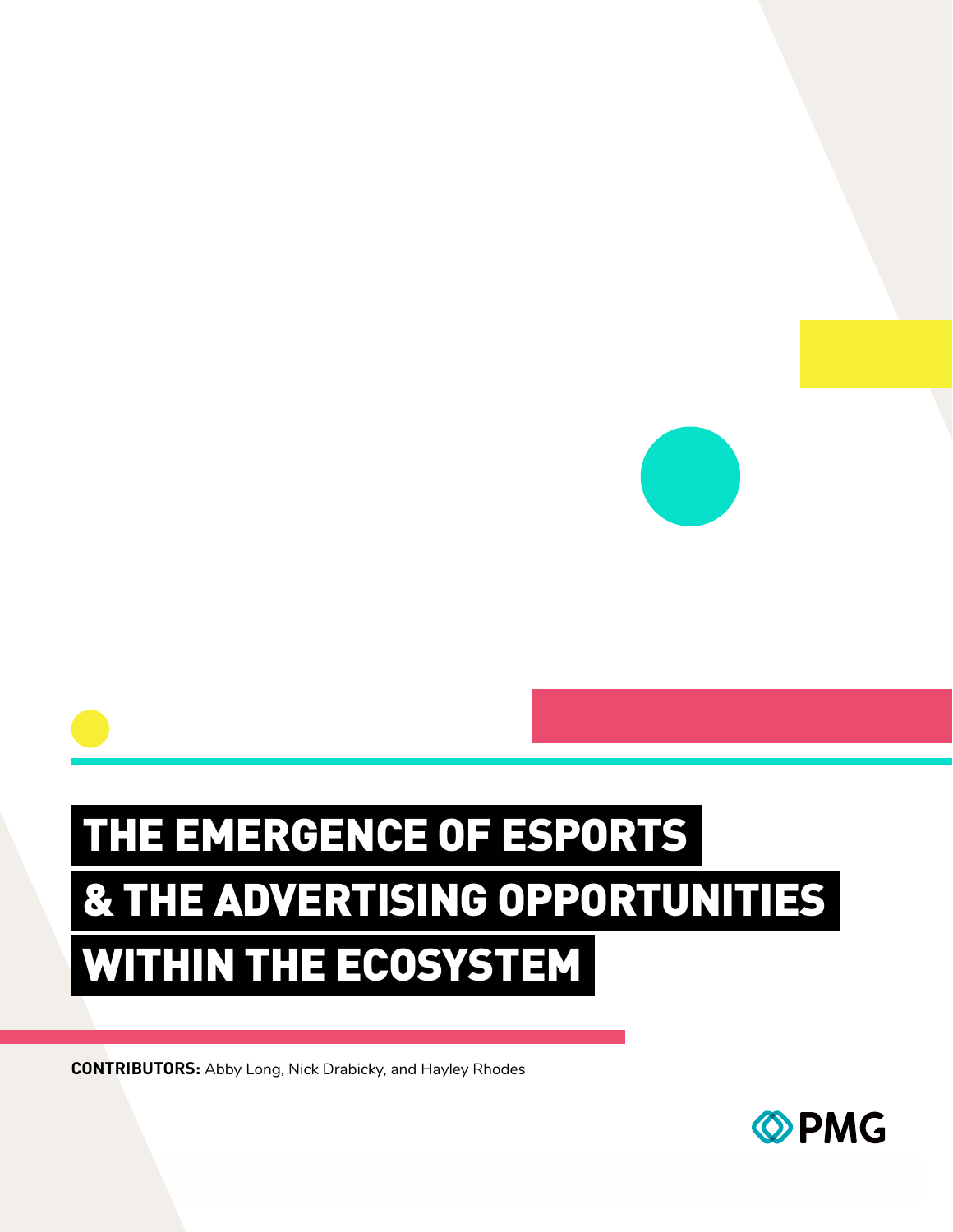# TABLE OF CONTENTS

| <b>A WORD FROM THE AUTHOR</b>                           | 3  |
|---------------------------------------------------------|----|
| <b>5 ESSENTIAL TAKEAWAYS ABOUT THE ESPORTS INDUSTRY</b> | 4  |
| THE EVOLUTION OF GAMING & EMERGENCE OF ESPORTS          | 5  |
| UNDERSTANDING THE COMPLEXITY OF THE ESPORTS ECOSYSTEM   | 7  |
| <b>GLOBAL MARKET SHARE</b>                              | 10 |
| <b>WHO'S WATCHING &amp; WHY</b>                         | 11 |
| THE PLATFORM OF CHOICE & THE POPULARITY OF LIVE EVENTS  | 14 |
| ADVERTISING OPPORTUNITIES WITHIN THE ESPORTS ECOSYSTEM  | 17 |
| HOW BRANDS CAN THRIVE IN THE ESPORTS ECOSYSTEM          | 19 |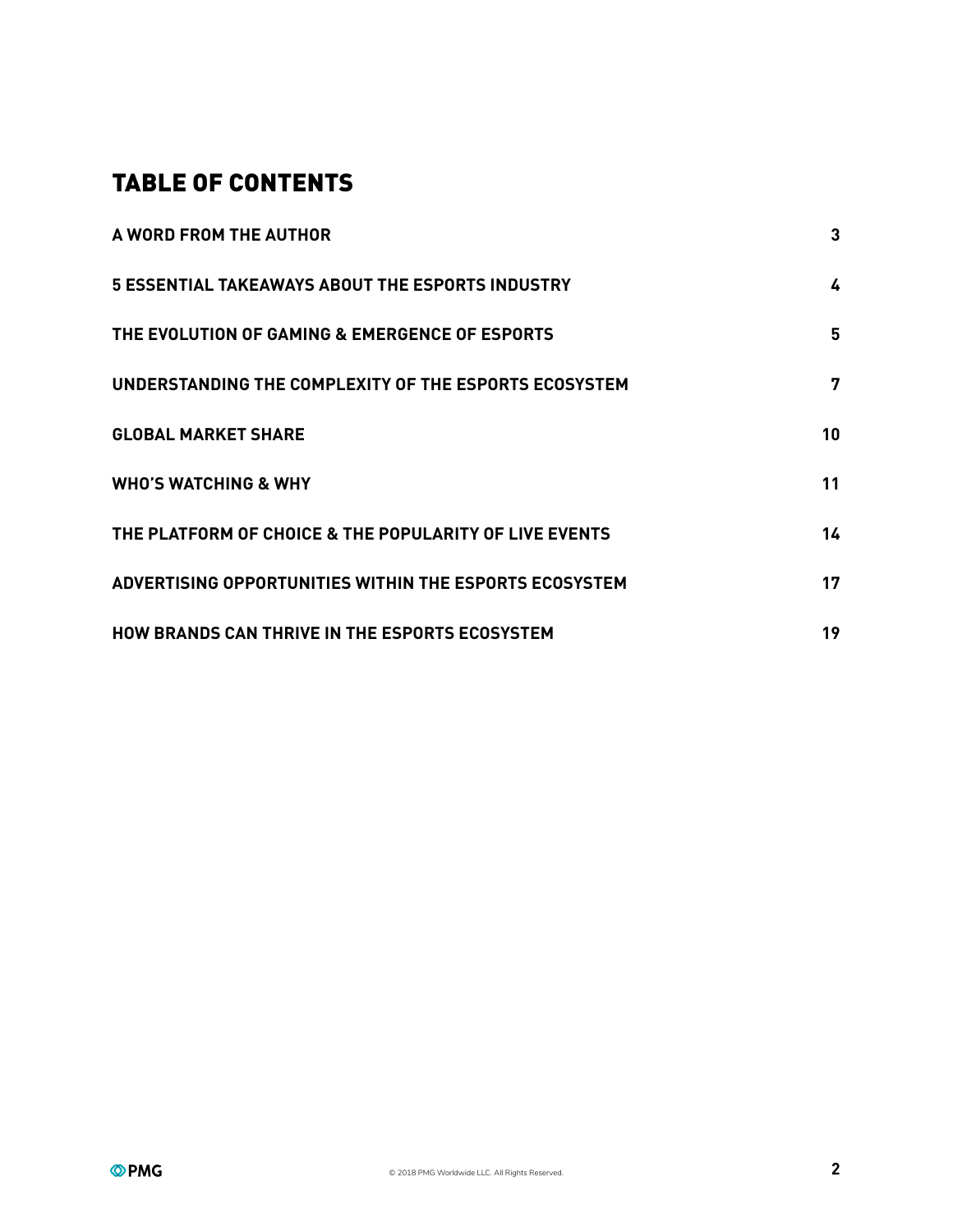# <span id="page-2-0"></span>A WORD FROM THE AUTHOR

I first learned about esports four years ago. I was having lunch with a guy I went to college with, and he walked up to our table with a bright blue Cloud Nine shirt on and wouldn't stop talking about the previous weekend's tournament during our meal. I knew he was into gaming, but watching someone else play a video game? Lame.

Fast-forward to today, I get home from work, let my dog out, and turn on Twitch to watch a livestreamer play a video game. I haven't watched anything on Hulu or Netflix for at least six weeks. I'm already a cord-never, and I'm not alone. I'm a part of the 15 million people who tune into Twitch every single day.

With partnerships and power moves by broadcasters like ESPN and TBS, coupled with investments from sports businessmen like Mark Cuban and Magic Johnson, it's only a matter of time before esports players are not only household names, but ingrained in American culture. Sports culture is being revolutionized by digital. It's here, it's happening, and now is your chance to be a part of the movement. In this guide we teach you what you need to know about esports; the ins and outs of the esports economy, who's watching and why, and how marketers for non-endemic brands can and are thriving in the esports ecosystem.

Thanks for reading and we cannot wait to see how you use this knowledge to inform your advertising strategy in the esports ecosystem.

#### **— THE PMG TEAM**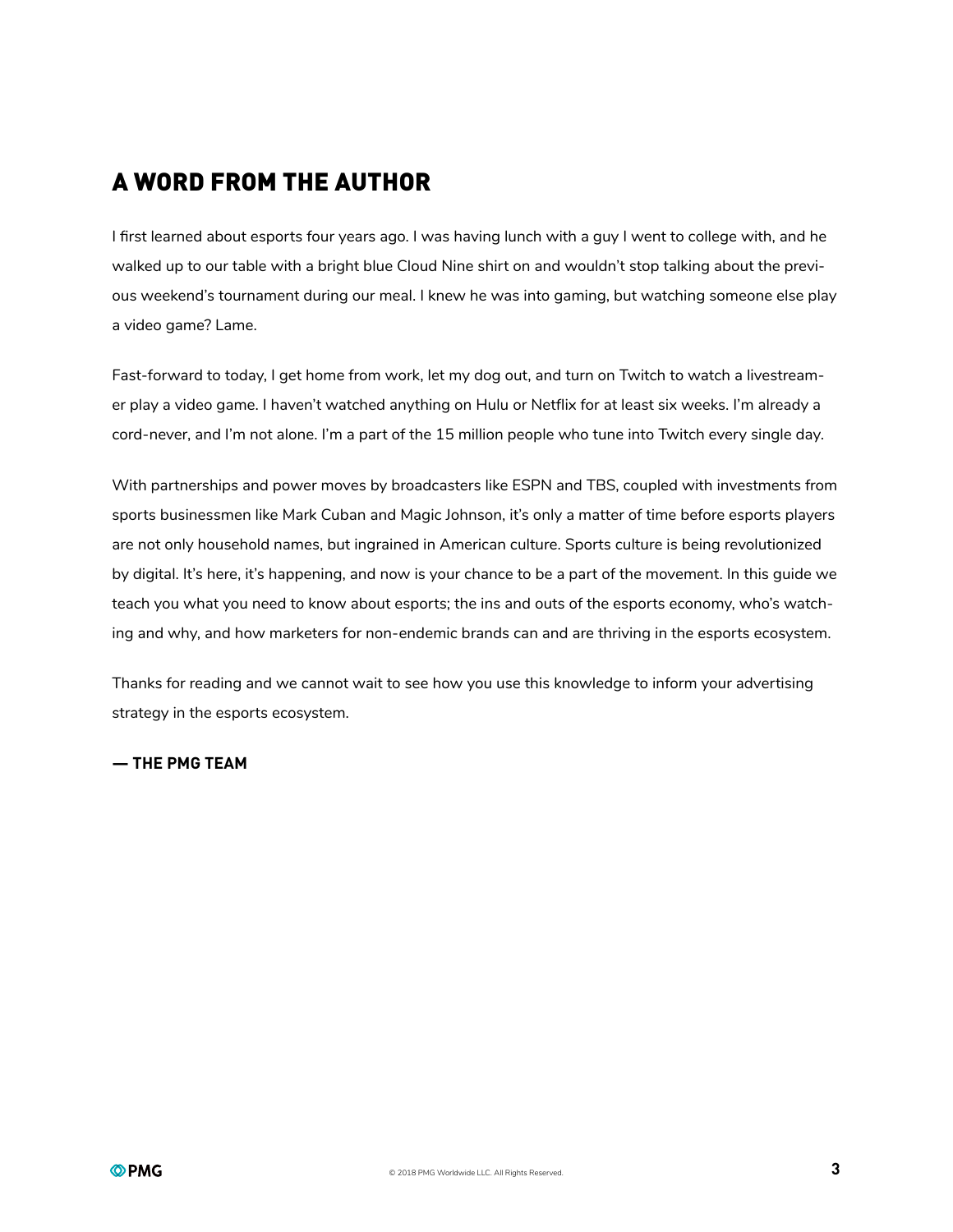# <span id="page-3-0"></span>5 ESSENTIAL TAKEAWAYS ABOUT THE ESPORTS INDUSTRY

#### **ESPORTS IS NOT JUST A TREND, IT IS HERE TO STAY**

From ESPN launching a new vertical for specific esports coverage to [Overwatch](https://overwatchleague.com/) being the first franchised gaming league, the sports industry is rapidly changing right before our eyes. The esports industry is projected to reach at least 557 million viewers by 2020 and easily generate over \$1.4 billion in revenue. As esports investors and game creators break new ground, keep an eye out for more ways fans can experience their favorite esports games as pop-ups, sports bars, esports arenas and casual esports watch parties become more common.

#### **ESPORTS IS COMPLEX AND NOT A ONE-GAME-FITS-ALL SYSTEM**

Unlike traditional major league sports where athletes play a single type of game, esports athletes are scattered across a variety of game types that each comes with its own nuances and audience types. It's important to know that the term 'esports' encapsulates every professionally played games from mobile games that typically attract a younger audience to first-person shooter games that draw in a more male adult-skewed audience.

#### **ESPORTS IS A WORLDWIDE ENTERTAINMENT PHENOMENON EXPERIENCING EXPLOSIVE GROWTH**

While the epicenter of esports started in South Korea and across Asia, in the past 15+ years, it has quickly spread across the world. Industry [experts](https://www.forbes.com/sites/mattperez/2018/02/21/report-esports-to-grow-substantially-and-near-a-billion-dollar-revenues-in-2018/#5ad1d1732b01) predict global esports revenues to hit \$905 million in 2018, an incredible 36% increase from 2017's \$655 million.

With a compound annual growth [rate](https://venturebeat.com/2017/11/28/newzoo-game-industry-growing-faster-than-expected-up-10-7-to-116-billion-2017/) of 8.2 percent from 2016 to 2020, the esports industry is gaining ground across the globe with Asia, North America, and Western Europe charging ahead by capturing 85% of the global esports audience. In like manner, the estimated 13.5% YOY audience growth is attributed to the improvement of IT infrastructure in Latin America and the Middle East, game franchises, and an influx of young viewers around the world who view esports as a valid entertainment medium.

As Asia maintains its stronghold with the biggest gaming audience, franchising and live events have placed North America as the top revenue-generating market, set to reach an impressive \$345 million in 2018.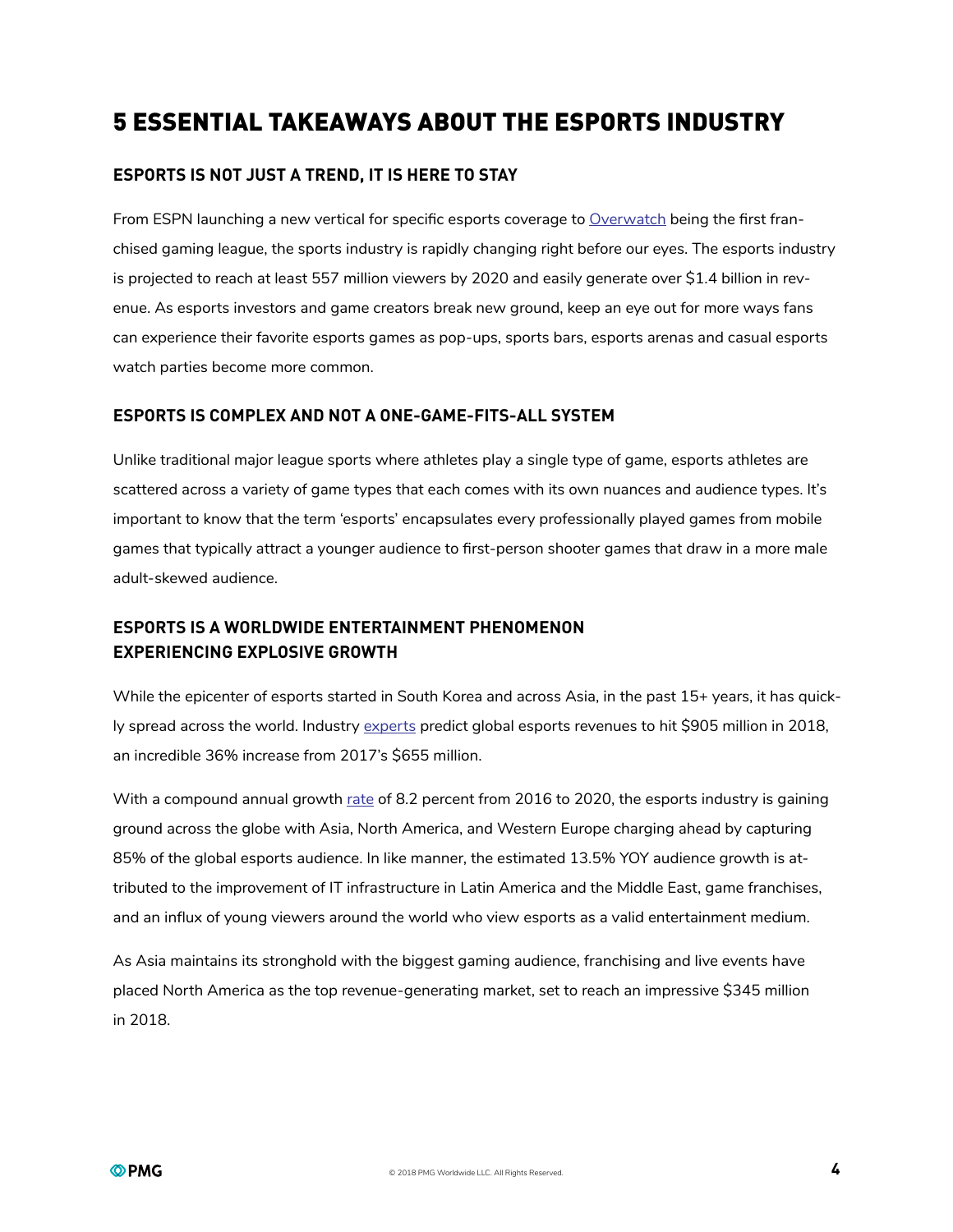### <span id="page-4-0"></span>**ESPORTS IS LEADING THE WORLD'S CHARGE TOWARDS MODERNIZED, LIVE-STREAMED ENTERTAINMENT**

The allure of esports is its ability to connect the audience to the esports players, streamers and other fans in the community in real-time, all the time. With the likes of Twitch and other platforms to better support players and develop their fan communities, audiences are actively engaged for long periods of time (averaging 100 minutes per spectating [session](http://fortune.com/2013/11/06/why-esports-are-attracting-sponsors-like-coke/)).

#### **ESPORTS ARENAS ARE THE PINNACLE OF FAN EXPERIENCES**

To capitalize on gaming's rise to mainstream entertainment, organizations are building arenas across the US for esports-specific competitions, events, and tournaments. And with these spaces comes new advertising opportunities for brands through live-event sponsorships, product placements, and prize money contributions. With the promise of firsthand experiential opportunities and high-energy live



*eSports – Sam Churchill*

entertainment, 60% of esports fans reported explicit interest in attending a live event this year.

"I BELIEVE ESPORTS WILL RIVAL THE BIGGEST TRADITIONAL SPORTS LEAGUES IN **TERMS OF FUTURE OPPORTUNITIES, AND BETWEEN ADVERTISING, TICKET SALES, LICENSING, SPONSORSHIPS AND MERCHANDISING, THERE ARE TREMENDOUS GROWTH AREAS FOR THIS NASCENT INDUSTRY."** 

#### - STEVE BORENSTEIN

CHAIRMAN OF ACTIVISION BLIZZARD'S ESPORTS DIVISION & FORMER CEO OF ESPN & NFL NETWORK

## THE EVOLUTION OF GAMING & EMERGENCE OF ESPORTS

First created in the 1950s as academic training tools, it wasn't until after the 1970s that video games really took off. Starting with the development of Commodore 64 in 1982, the Nintendo Entertainment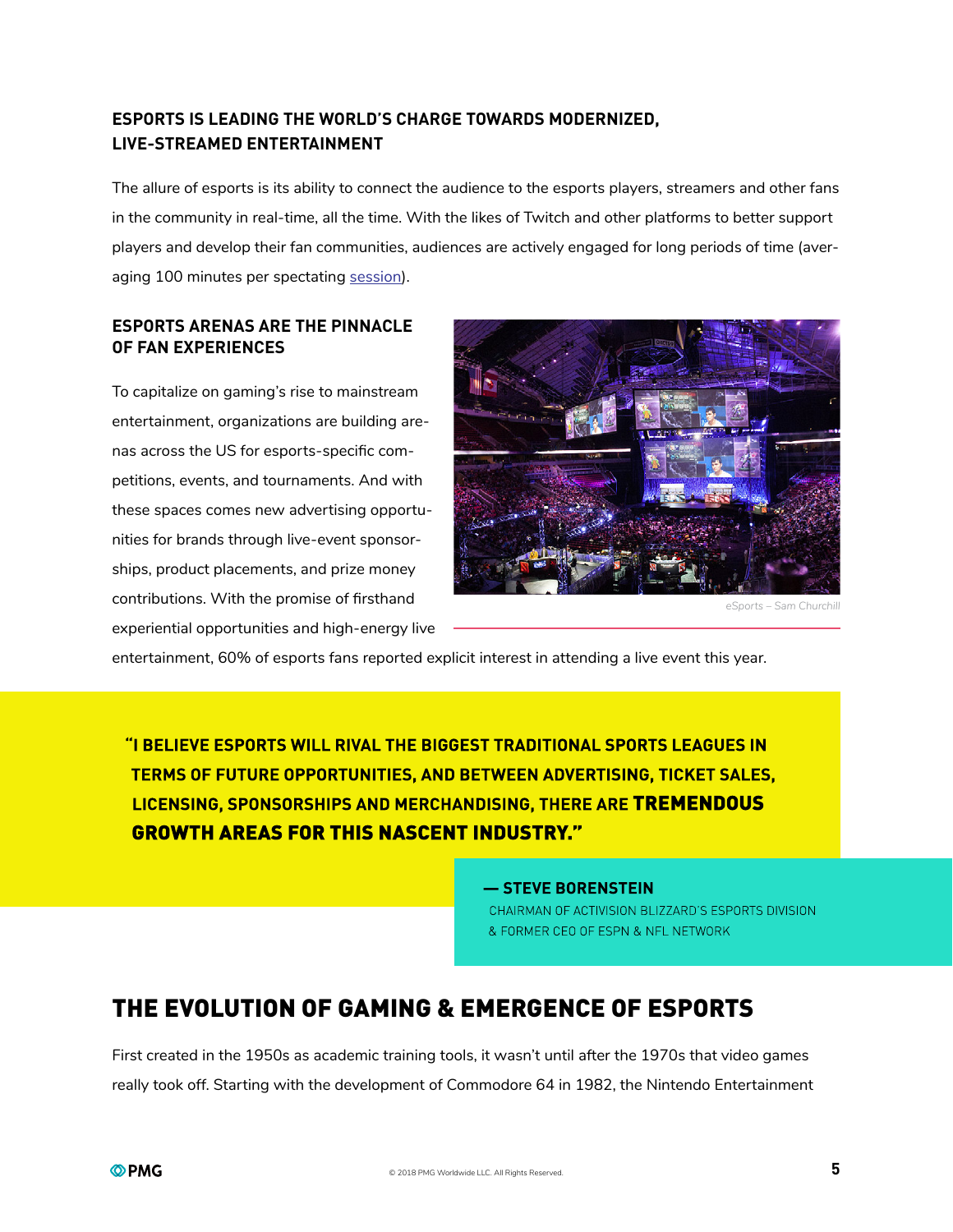System in 1985, and the first handheld Gameboy in 1989 all the way to today with iPhones, the Play-Station 4, and XBox One, there's no doubt that the development of cutting-edge graphics, consoles, and computer processors have led to the accessibility and popularity of games.

From LAN parties in the 1990s to arenas packed with thousands of eager fans in early 2018, with a bit of luck and the creation of 'game-changing' technological advancements, gaming has gone from a casual hobby to a revolutionary multi-million dollar modern entertainment industry in just a few decades' time.

According to the Pew Research Center, 49% of American adults play video games either on a computer, console, TV or a mobile device, so naturally, esports served as a way to transform gaming (something people were already spending their time doing) into a spectator sport.

An unrecognized benefit of esports global popularity for brands is the accessibility and relatability of its professionals. Whereas in traditional sports, the competitors are fine-tuned athletes with, oftentimes, unfathomable and glamorous lifestyles, esports athletes come from all backgrounds and in all shapes and sizes. Furthermore, and thanks to the digital, fast-paced nature of gaming platforms, players and their fans are online all the time.

Whether they're streaming their gameplay to an online audience via Twitch or showing off highlight reels via social platforms, gamers are digital natives, highly relatable, and cognizant of their online influence and how to wield it for the benefit of the gaming and larger online community. These are passionate people who love gaming, tech, and supporting others who share their same interests. The democratization of the players and the games they play contributes to esports' allure and the loyalty of its 300+ million fans around the globe.

As societal influencers like investors, [celebrities,](https://www.theverge.com/2018/3/15/17123424/ninja-drake-fortnite-twitch-stream-record-travis-scott-juju) and media companies like [ESPN](http://www.espn.com/esports/) claim their seat at the table, now is the perfect time for brands to discover how they can be apart of esports rise to dominance in mainstream entertainment.

"GAMING IS WHAT EVERY TRADITIONAL SPORTS LEAGUE IS DESPERATE TO BECOME: YOUNG, GLOBAL, DIGITAL AND INCREASINGLY DIVERSE."

 $-$  ESPN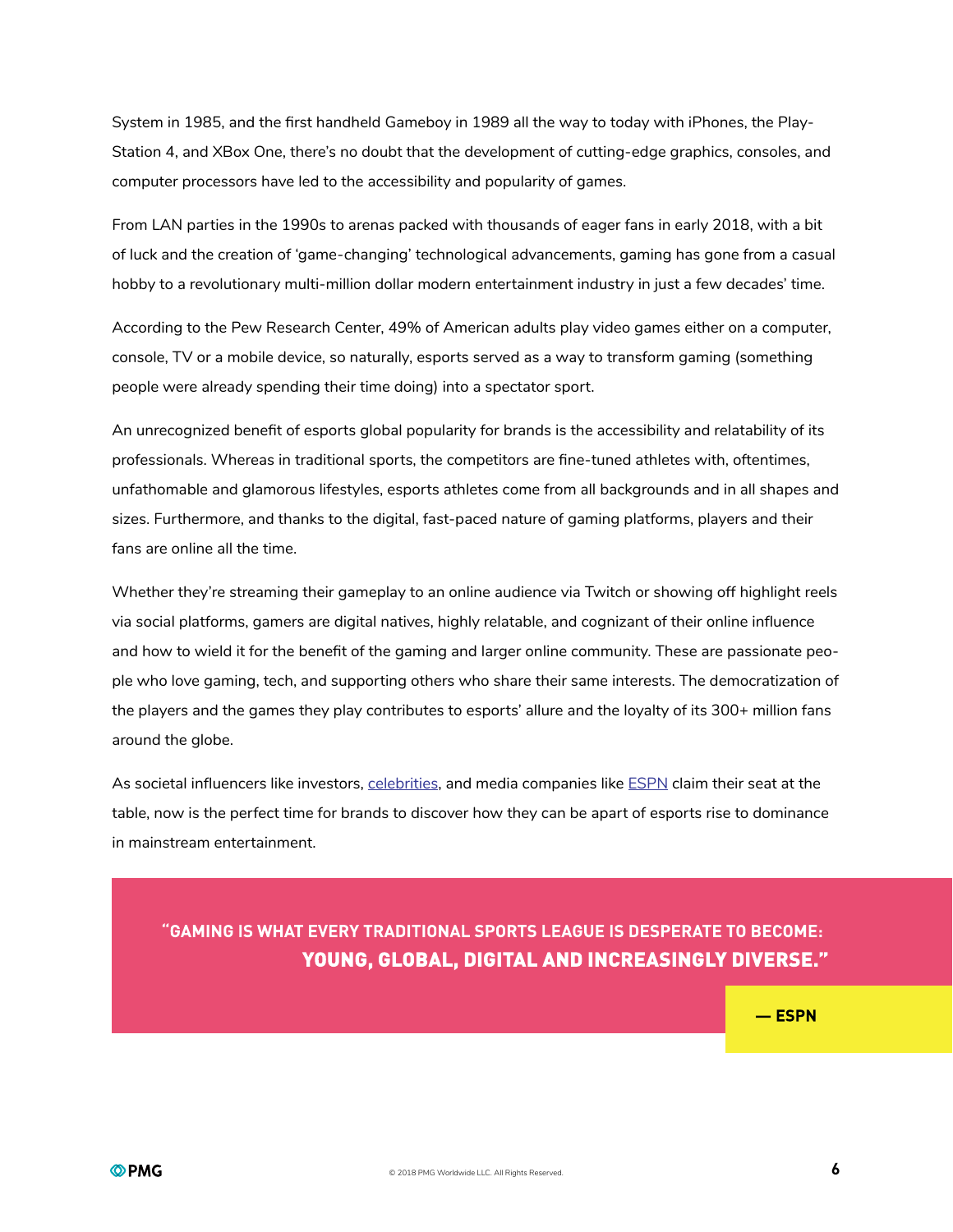# <span id="page-6-0"></span>UNDERSTANDING THE COMPLEXITY OF THE ESPORTS ECOSYSTEM

According to industry experts, the benefit and challenge for brands entering the esports 'arena' are that since the sport is new enough, fans reward brands that help it grow by backing teams and tournaments. But before you take off with your media planning team, advertisers also warn that gamers and loyal fans have been known to neglect or punish brands which are seen as exploitative and only in it for a shortterm gain.

The reason for this is because taking the time to understand the esports ecosystem is not for the faint of heart which in turn, has created an atypical, loyal fan base that's receptive to advertising, but only the brands that do it 'right.'

With a laundry list of big players, moving parts, and preferential platforms to consider, simply put, esports is confusing to understand and even more complicated to get into. Luckily, PMG has a few longtime esports fans to help brands navigate the waters of the esports ecosystem.

To make our deep dive into the complexity of gaming culture and esports a bit more comprehensible, we've simplified the involved parties into three main sections:

- The Players
- The Organizations & Teams
- The Esports Leagues, Casters & Game Publishers

#### **THE PLAYERS**

Like any profession, rising through the ranks to become a top esports player of a specific game takes dedication and practice, so much so that 12 to 14 hour [days](http://www.bbc.co.uk/newsround/37773832) of gameplay is pretty standard across the industry. Once at the top (or on the way to it), talented gamers have two esports career paths: streaming or playing professionally on a team.

**Streamers** are gamers who livestream themselves as they play video games, typically in a more casual playstyle. Streamers are incredibly profitable and often become influencers in their own right. Partnerships with streamers align closely with influencer marketing agreements with product placements done through the individual's manager/organization which handles all the events, social posts, and sponsored content opportunities.

The best **professional esports athletes** are quickly picked up by teams and play in tournaments around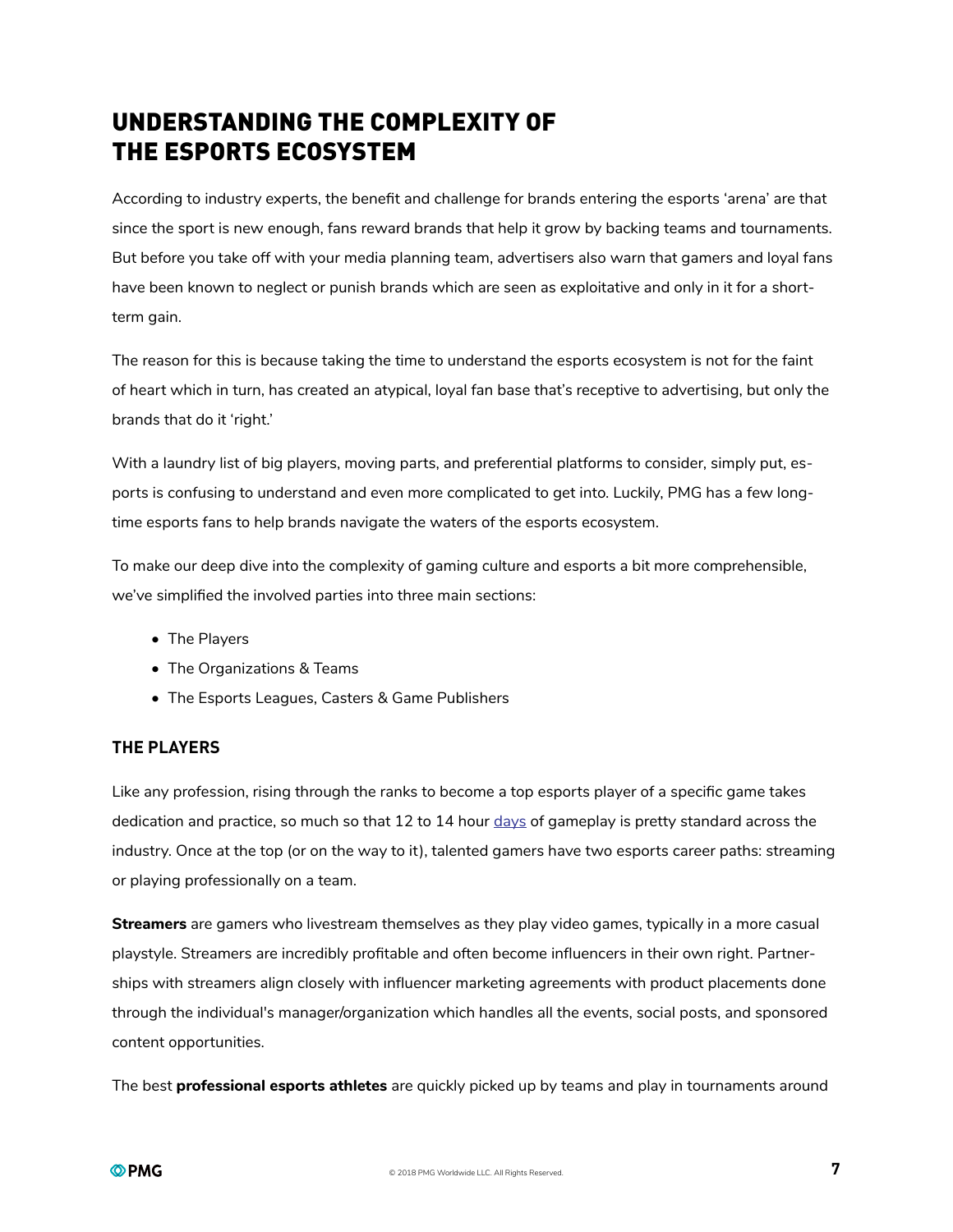the world against other teams. Even more impressive is that top players start their professional gaming careers around 16 to 17 years of age. Because livestreaming is so ingrained in the gaming culture, professional players will frequently livestream practice sessions or all their gameplay.

#### **THE ORGANIZATIONS & TEAMS**

**Esports Organizations** have several teams that each play their specific game but compete and operate under the same umbrella name similar to how NCAA universities compete in different types of sports but all under the same umbrella organization. By leveraging their massive fan base and influence, organizations seek advertising sponsorships as additional revenue streams for the organization and its players. The better the players, the better the organization which quickly leads to a large following and ample partnership opportunities.

**Esports Teams** are composed of professional players and operate similarly to traditional sports teams like the Dallas Cowboys or New York Yankees with coaches, team managers, practice schedules, marketing support, and operations specialists. Each team specializes and competes in one specific game and like traditional sports, have massive followings and fan bases; millions of followers on Twitter, millions of fans watching online, and thousands of spectators following them to in-person live events.

#### **ESPORTS LEAGUES, CASTERS & GAME PUBLISHERS**

Similar to traditional sports, **Esports Leagues** offer teams the opportunity to compete against one another (for cash prizes) and have regular seasons, playoffs, and world championships. League tournaments are run by companies like Major League Gaming (MLG), Electronic Sports League (ESL), or game-specific leagues like League of Legends Championship Series or Call of Duty World League (organized by MLG). Total prize money for league events can be upwards of hundreds of thousands to millions of dollars.

To commercialize and better establish the esports industry as a legitimate spectator sport, **Casters** are also used during esports tournaments and events. With a unique skillset of being able to speak to a player's deep technical and strategic acumen in real-time, esports casters play a pivotal role in keeping viewers educated and entertained during gameplay and the downtime of an event. Just like the esports athletes they speak of during their time on air, the most prominent figures are better known by their Gamertags than their actual names.

Each game is the intellectual property of its creator, known in the industry as **publishers**. As said best by Toptal, the publisher's role in the esports ecosystem "can be considered 'all powerful.'" Unlike traditional sports which can be played by anyone and anywhere, publishers build and develop their games and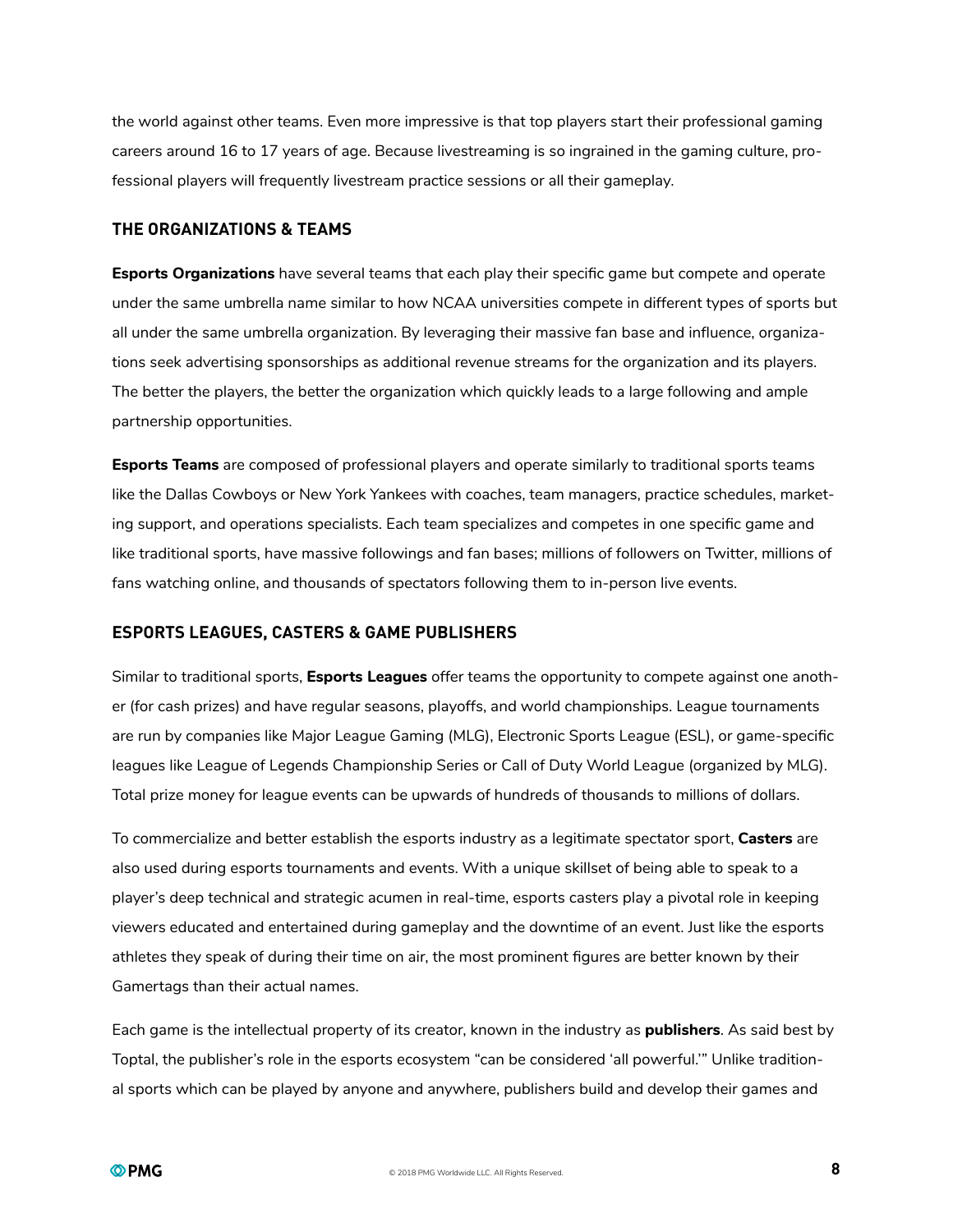thus, own all the rights surrounding them [i.e., how and where the games can be played, who can host tournaments, etc.]. Because publishers own the intellectual property of their games, industry participants (players, teams, tournament organizers, league executives) have to play by their rules. Literally.

To make it even more confusing for newcomers, esports is the term used to describe **all** the games played in professional competitions. Game genres are the type of game while the branded name specifies the specific game being played.

# SNAPSHOT OF ESPORTS GAME DIVERSITY

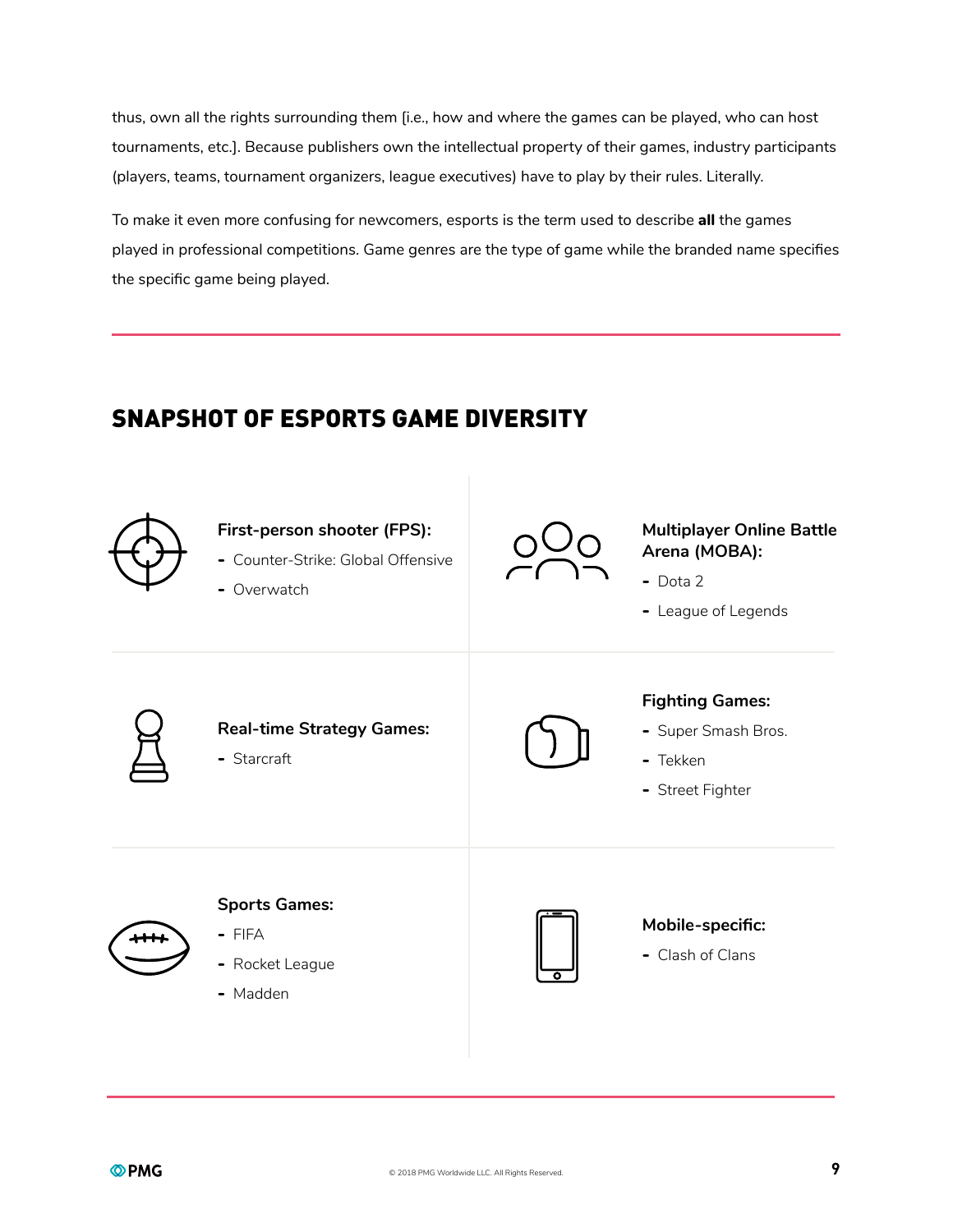<span id="page-9-0"></span>*We've rounded up the esports industry's most notable accomplishments from the past year as esports continues its rise to mainstream culture. Think of this as your 2017 Esports CliffsNotes.*

#### **2017 ESPORTS INDUSTRY NOTABLE ACHIEVEMENTS**

- The first-ever global city-based esports league, Overwatch League signed 12 teams ranging from Boston to Shanghai and received funding from prominent sports investors like Robert Kraft of the New England Patriots and Jeff Wilpon of the New York Mets.
- Intel & ESL hosted the largest esports event in history in Katowice, Poland with 173,000 people in attendance; re-affirming the loyalty and popularity of esports and team's fan bases.
- The League of Legends World Championship reached 60 million unique, online viewers.
- The prize pool of Dota 2's The International totaled \$24.8 million with the top team leaving the tournament with just under \$11 million.
- Tencent, the multinational behemoth that owns the rights to games like League of Legends (the highest-earning game in the world) and publishers like Epic Games, Riot Games, and Supercell, announced their five-year plan to create a world-leading \$14.6 billion esports market in China.
- The vitality of esports was up for discussion by the International Olympic Committee, and the Olympic Council of Asia (OCA) has added esports to the 2022 Asian Games.

As millions of fans across the world follow along and dozens of [investors](https://www.forbes.com/sites/darrenheitner/2015/09/24/the-kraft-group-and-marc-lasry-invest-in-esports/) throw their hats in the ring, it's no wonder that digital research firm, Superdata [predicted](https://www.superdataresearch.com/market-data/esports-market-report/) the global esports industry would experience 12% YOY growth for the next five years.

### GLOBAL MARKET SHARE

Simply put, gaming is **big** business. In Newzoo's Global Games Market [Report,](https://newzoo.com/insights/articles/global-games-market-reaches-137-9-billion-in-2018-mobile-games-take-half/) the experts forecast that the world's 2.3 billion gamers will spend close to \$138 billion on games in 2018, a +13.3% lift from 2017's numbers. And with that, the global esports economy is projected to reach \$905.6 million, up 38% YoY.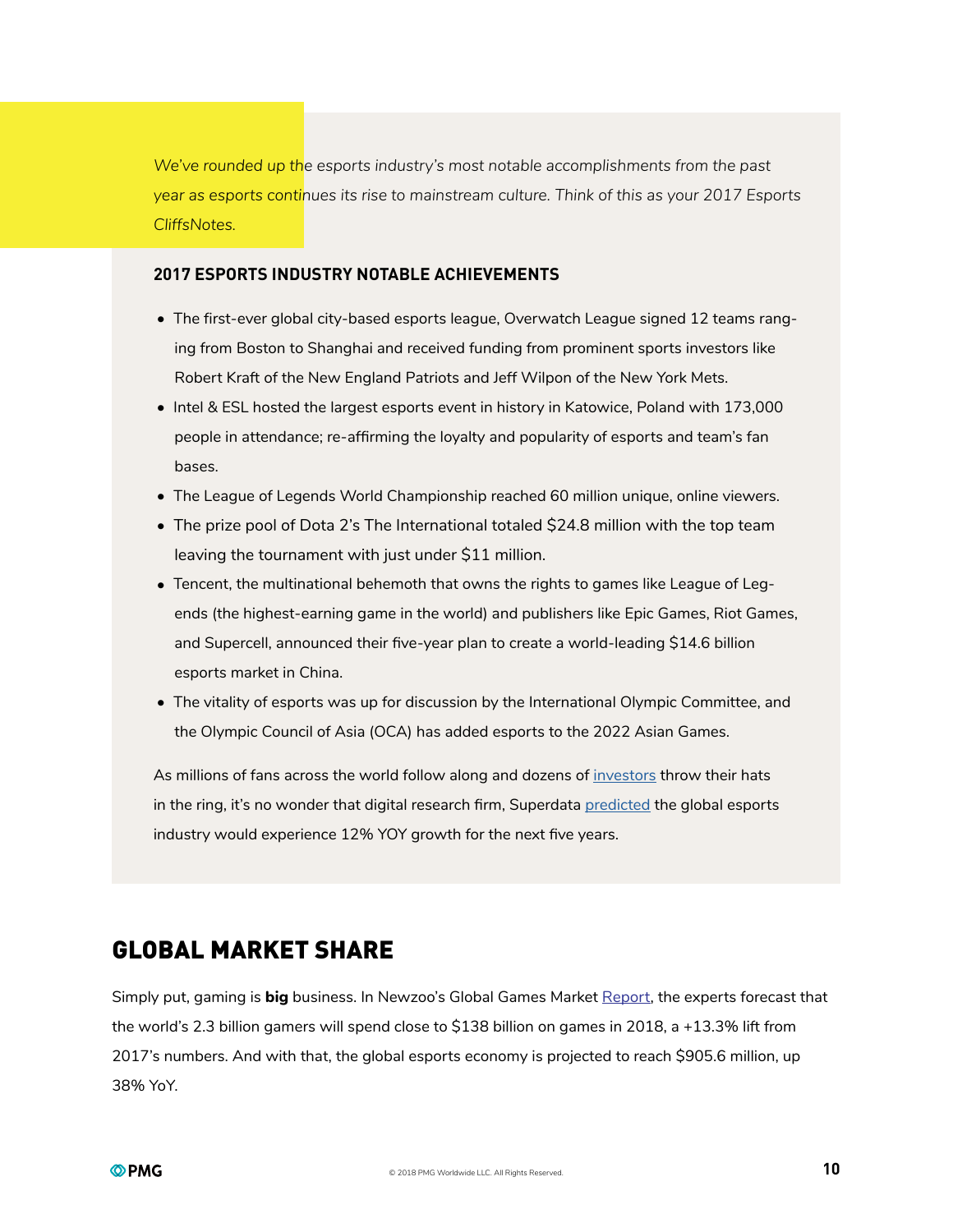<span id="page-10-0"></span>Brands are anticipated to spend \$694 million in 2018 on advertising, sponsorships, and media and content licenses. An impressive 48% YOY increase in brand investments, the esports industry is showing no signs of slowing down. At its current rate, industry experts estimate the esports industry to reach \$1.4 billion by 2020.

Three primary markets are leading the esports economy: APAC, NA, and EMEA, with each having a unique value-add to the larger, global esports industry.

#### **APAC**

With Nintendo, Tencent and some of the world's best esports teams, APAC and more specifically, South Korea, is the mecca of esports. With that, APAC takes the lion's share of the industry's growth in market value, game development, and fan base growth. China alone is anticipated to generate \$164 million in revenue this year.

#### **NA**

Accompanied with investors, a growing audience, dynamic digital platforms, and broadcaster deals, North America will remain the largest esports market regarding revenue with earnings amounting to an estimated \$345 million in 2018. Additionally, the 23 million North America esports enthusiasts are expected to generate \$14.80 per fan this year, higher than in any other region.

#### **EMEA**

Western Europe is the second-largest region in terms of revenues with \$169 million in 2018. The region's high market value is mainly in part to the successful localization efforts and popular esports organizers like  $G$ finity in Germany and  $LVP$  in Spain. On top of this, esports is growing in popularity because many esports professionals around the world originate from European countries.

## WHO'S WATCHING & WHY

According to [researchers](https://newzoo.com/insights/articles/newzoo-global-esports-economy-will-reach-905-6-million-2018-brand-investment-grows-48/), the global esports audience will reach at least 380 million this year with esports 'enthusiasts' (people who watch more than once a month) totaling 165 million while occasional viewers rise to 215 million. To give some perspective, Super Bowl LI was watched by 111 million fans as the League of Legends [Worlds](https://www.rollingstone.com/glixel/news/heres-how-many-people-watched-league-of-legends-this-year-w514580) reached a record-breaking viewership of 360 million viewers.

As stated by a Twitch representative, the appeal of esports and game livestreaming is just like any other type of hobby, sport, or skill: people enjoy watching others who are good at what they do. That being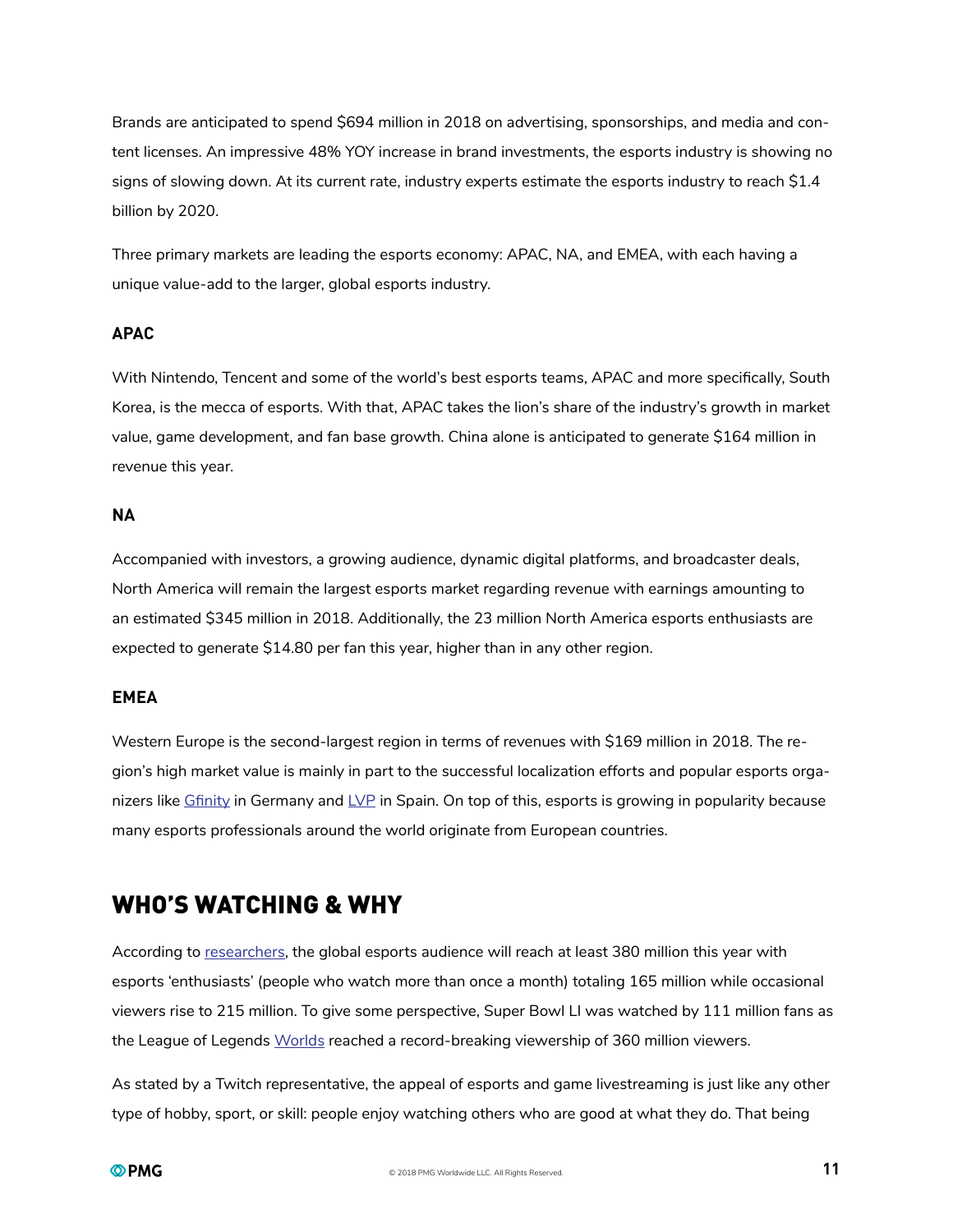said, for brands looking to advertise in the space, it's important to understand who you'd be connecting with and why they're worth paying attention to.

#### **WHY DO PEOPLE WANT TO WATCH ESPORTS?**

**"THAT'S LIKE SAYING TO A CHEF, 'WHY ARE YOU WATCHING THE FOOD NETWORK? SHOULDN'T YOU BE IN THE KITCHEN, COOKING?' OR TO AN ATHLETE, 'WHY ARE YOU WATCHING ESPN? SHOULDN'T YOU BE OUT SHOOTING HOOPS?'** NO. PEOPLE ENJOY WATCHING OTHERS WHO ARE GOOD AT WHAT THEY DO."

**— TWITCH**

#### **TOP ESPORTS AUDIENCE INSIGHTS**

#### **Fans are dedicated and highly engaged**

Most fans average 100 minutes per spectating [session](http://fortune.com/2013/11/06/why-esports-are-attracting-sponsors-like-coke/) on platforms like Twitch and YouTube Gaming. However, interestingly enough, only about half of frequent viewers actually play the game they watch. The industry's emphasis on community also leads to 60% of esports fans being [willing](http://www.mindshareintheloop.com/home/2016/6/14/game-on-what-marketers-should-know-about-esports-fans) to travel to see their favorite games played live by popular players at events and tournaments.

#### **Esports fans are primarily young, digitally native males from diverse backgrounds**

Seven out of ten esports fans are males that range from 18 to 34 years of age with Nielsen reporting that the average age of an esports fan is 26 years old. Because the esports industry is relatively young and primarily takes place online, most esports fans are young, early tech adopters, active on social media channels like Twitter and YouTube, and grew up online or with heavy tech-related interests (video games, media, computers, mobile apps, and IoT).

In fact, it's reported by [Newzoo](https://newzoo.com/insights/trend-reports/why-sports-brands-want-to-be-in-esports/) that among "American male millennials (age 21 to 35), esports is just as popular as baseball or ice hockey, with 22% watching it." Continuing to say, "in North America, the most popular sport in the region, football, is only 2x as popular as esports among male millennials. For male viewers between the ages of 36 and 50, football is only 3x as popular."

These audience insights also validate that esports fans have a variety of interests beyond gaming and are not the stereotyped 'gamer persona' that lives in Mom's basement, but are average, middle-class working Americans. It's safe to say that most esports fans are just as engaged with the online gaming culture as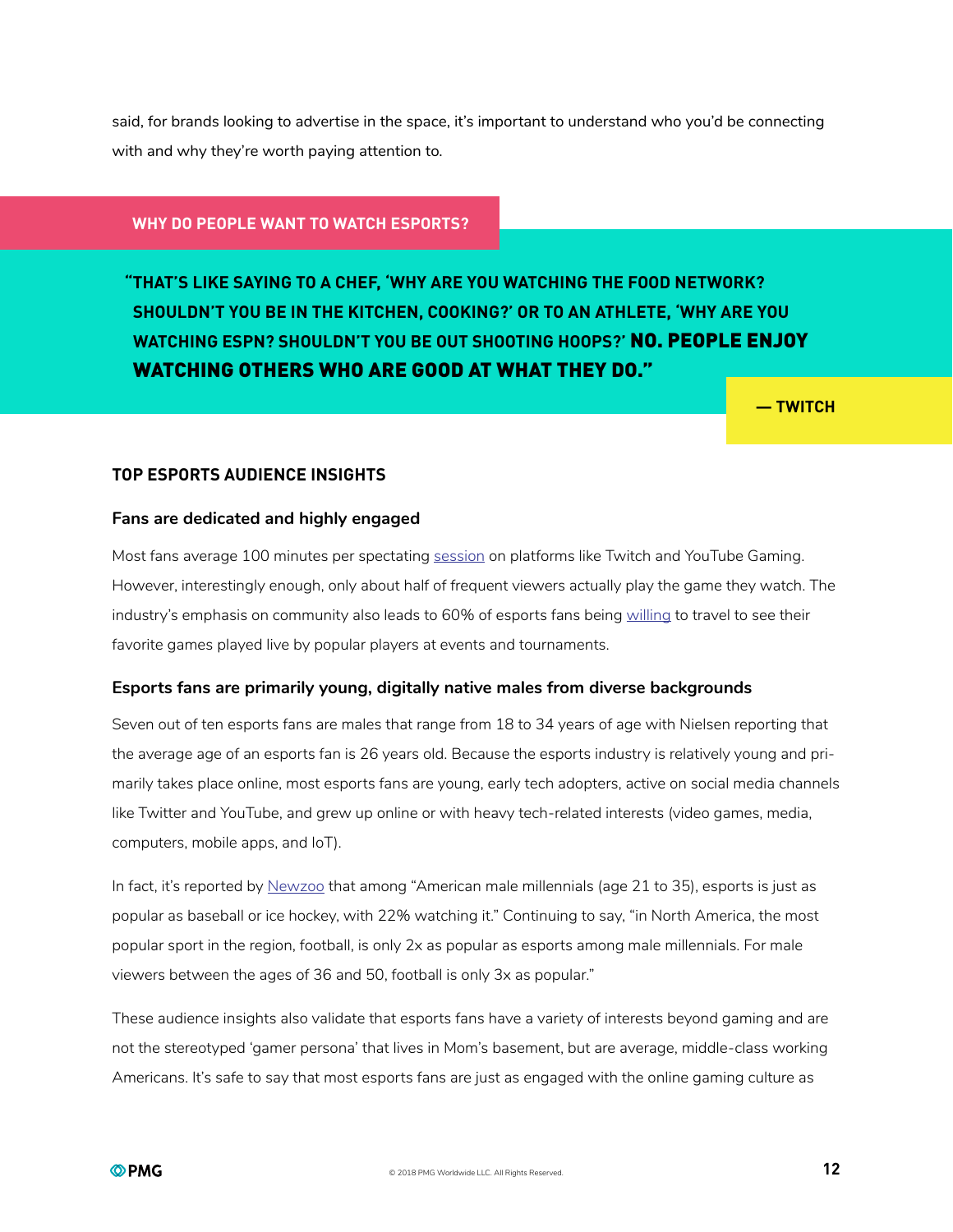they are with traditional sports leagues. As mentioned earlier, this overlap has led to substantial investments from the top sports business investors like Mark Cuban, Shaquille O'Neal, and Magic Johnson.

But we would be remiss not to plug that despite the prominent 7/10 audience statistic, roughly 38% of the esports and livestreaming audience are females; enabling a unique opportunity for brands to reach engaged, young women online just as they would males.

## **"ESPORTS IS AT THE "INTERSECTION OF** TECH AND ENTERTAINMENT**. IT REALLY ALSO GIVES US AN OPPORTUNITY TO REACH THAT** YOUNG AND DIVERSE AUDIENCE."

**— SHIZ SUZUKI** ASSISTANT VP FOR AT&T CORPORATE SPONSORSHIPS

#### **Fans are Working Professionals with Spending Power**

[IAB](https://www.iab.com/news/marketers-guide-esports-game/) found that roughly 43% of esports enthusiasts have an annual household income of \$75k with just under one third (31%) reporting an income of \$90k or higher. This spending power can be validated through staggering attendance numbers as event passes can amount to a few hundred dollars but have been known to sell out in a matter of minutes.

Another influential figure that supports this claim is the popularity of fans frequently donating to streamers through Twitch. Because fans can financially support their favorite livestreams, donations and tips are quite common. Fans' willingness to financially support an entertainment medium that's already free demonstrates the spending power of esports fans and their willingness to invest in their favorite players. In the end, many streamers earn a few hundred to thousands of dollars a day in just donations and tips.

#### **Esports fans are scattered across regions, countries, and timezones**

In the past, most people assumed the majority of fans were located in Asia, but in fact, only 51% of esports enthusiasts are located in the APAC region. While still a large percentage, North America and Europe are prominent places in the global esports and gaming ecosystem.

Because tournaments and events are hosted across a variety of time zones, the success of the esports industry truly relies on digital platforms to remain accessible to fans. Livestreaming is huge, and these days it seems like you can't talk about esports and gaming without touching on the influence of platforms like Twitch, YouTube Gaming, and Mixer, all owned by Amazon, Google, and Microsoft, respectively.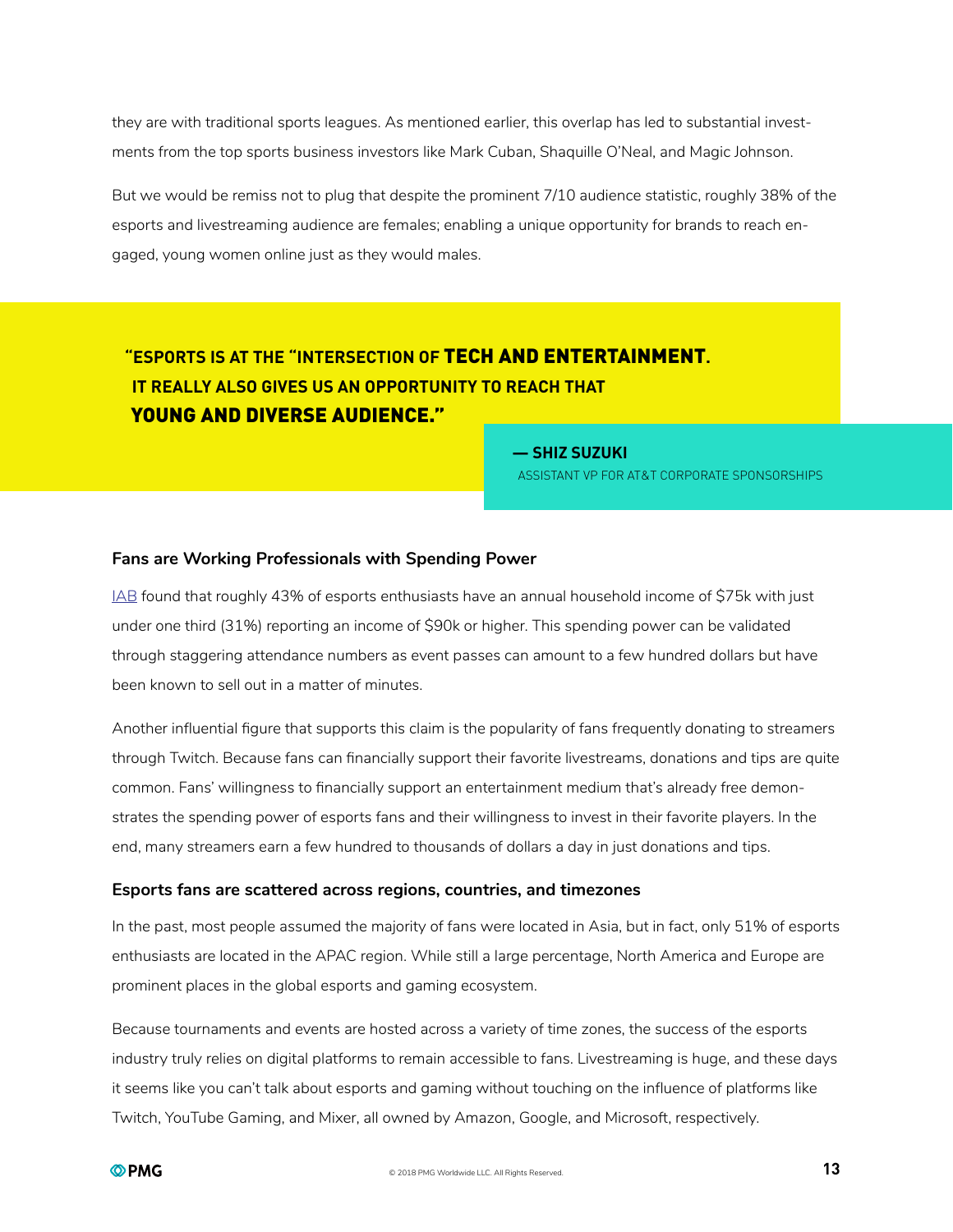<span id="page-13-0"></span>It's also important to note that the multi-million dollar investments of digital titans into livestreaming technology further proves that esports are here to stay. Like any potential partner, understanding the nuances of the popular platforms like Twitch will allow marketers to best use them to their brand's advantage.

## THE PLATFORM OF CHOICE & THE POPULARITY OF LIVE EVENTS

Sticking true to its digital roots, livestreaming is the dominant form of esports viewership with platforms like Twitch and YouTube leading the esports industry in its advancement towards mainstream modernized entertainment. According to some industry experts, getting TV attention is critical to making esports mainstream, but with recent broadcasting deals with ESPN and TBS, plus livestreaming platforms like Twitch, esports has already found a way onto nearly every device in America.

Lucky for advertisers, the Twitch platform makes it easy for brands to get in on the action and advertise.

#### **TWITCH**

Launched in 2011 as Justin.TV, this livestreaming platform quickly gained traction and was bought by Amazon in 2014 for \$970 million. Now, Twitch is the platform of choice for live streaming, gamers, and esports fans to come together and watch the action unfold at tournaments, esports league games, and during casual play. With 15+ million daily active users and users averaging 100+ minutes on the platform, brands will be hard-pressed to find another audience that matches Twitch's level of engagement.

One of the best aspects of Twitch is the real-time interaction between broadcasters (streamers) and their viewers. With Twitch Chat and Discord (messaging app), fans engage in a live discussion with one another during the stream, building a strong sense of community around games, livestreamers, and the larger fan base. This sense of community can be used to a brand's advantage because if advertisers appeal to the community, they can easily be the talk of the town across Twitch and social users conversing about gaming on other platforms.

As we spoke to earlier, viewers can support streamers directly through Twitch and with that, so can brands. From Subscriptions (imagine if Netflix allowed you to just subscribe to one TV show), Donations (fans can donate money to their favorite streamers), and Cheering (works the same as donations but is an animated currency in Twitch that's tied to monetary value), viewers are already accustomed to advertisements through "sponsored messages" encouraging them to participate and subscribe to the streamer's channel.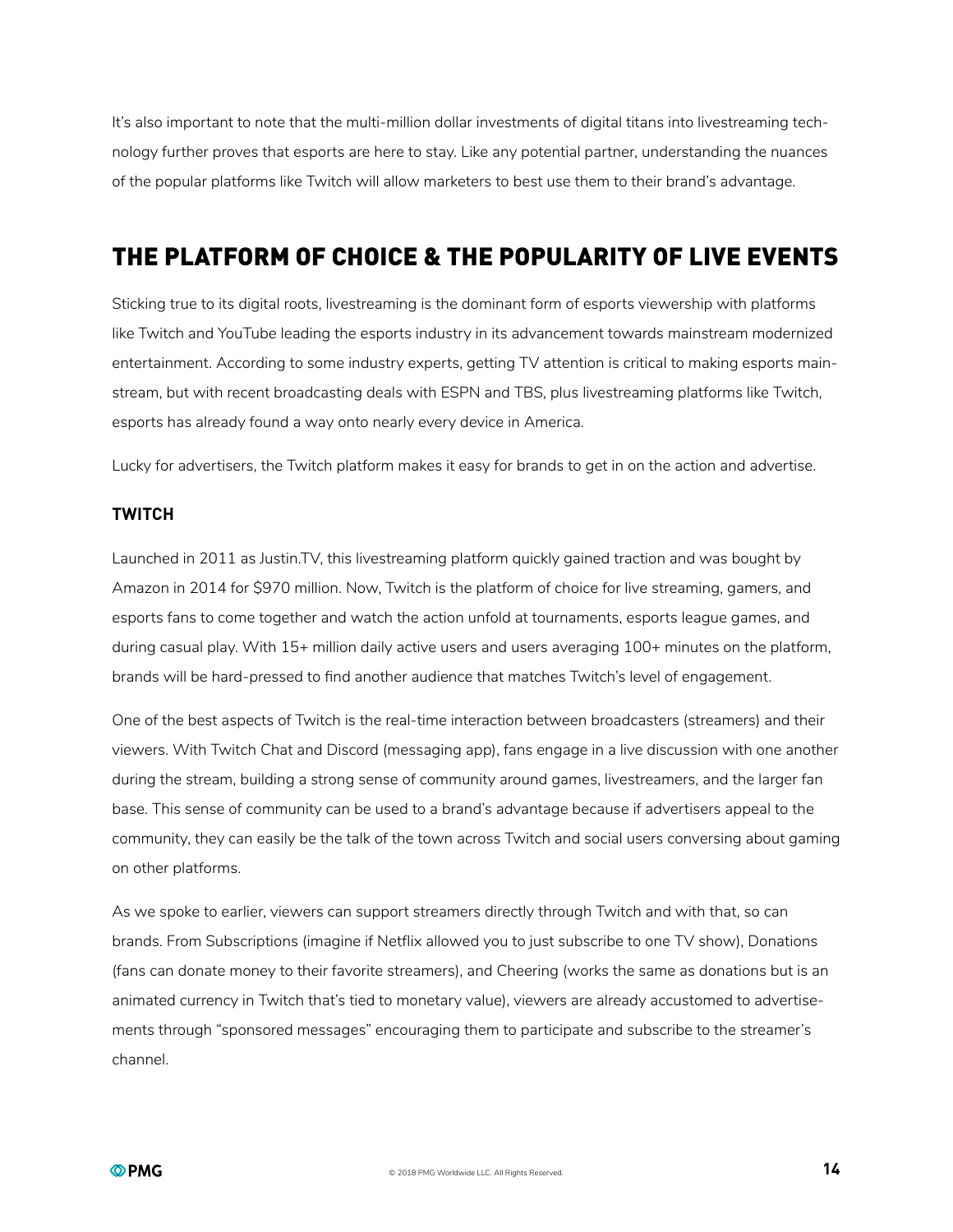## **"WHAT GAMERS CARE ABOUT IS** ALTRUISM, **AND THEY WANT TO SEE BRANDS DOING SOMETHING THAT BENEFITS THE SPACE, NOT JUST THE BRAND."**

#### **— NATHAN LINDBERG TWITCH**

Advertising on Twitch goes hand-in-hand with brands wanting to enter the esports arena. Since livestreamed content is the most accessible way to consume what Twitch calls 'modernized entertainment' (esports), advertising on Twitch is a sure way to connect with every fan across devices and regions. Luckily, Twitch has various [opportunities](http://twitchadvertising.tv/) for brands to get in the game.

Ways to Integrate Your Brand on Twitch:

- Media Opportunities via digital ad placements
	- - *Cross Screen Video*
	- - *OOT Devices*
	- - *HPTO & First Impression Takeovers*
	- - *Display Media*
	- - *Sure Stream guarantees visibility & cuts through [Ad Blockers](http://twitchadvertising.tv/ad-products/surestream/)*
	- - *Watch & Earn Engagement Ad Unit*
	- - *Twitch + Audience Extension Products*
- Experiential Opportunities through Event Activations
- Esports Team & League sponsorships
	- - *Take over an event with on-the-ground brand experiences coupled with digital ad placements for the fans at home.*
- Premium content through custom and curated experiences
	- - *Custom digital tournaments*
	- - *"Twitch Presents" Series*

Just because games are played and watched online doesn't mean brands should rule out live events as the opportunities to be apart of one of the industry's biggest moments at a live event are tenfold.

#### **LIVE EVENTS**

From gaming industry conferences that see close to 50,000 individuals to esports tournaments and pub-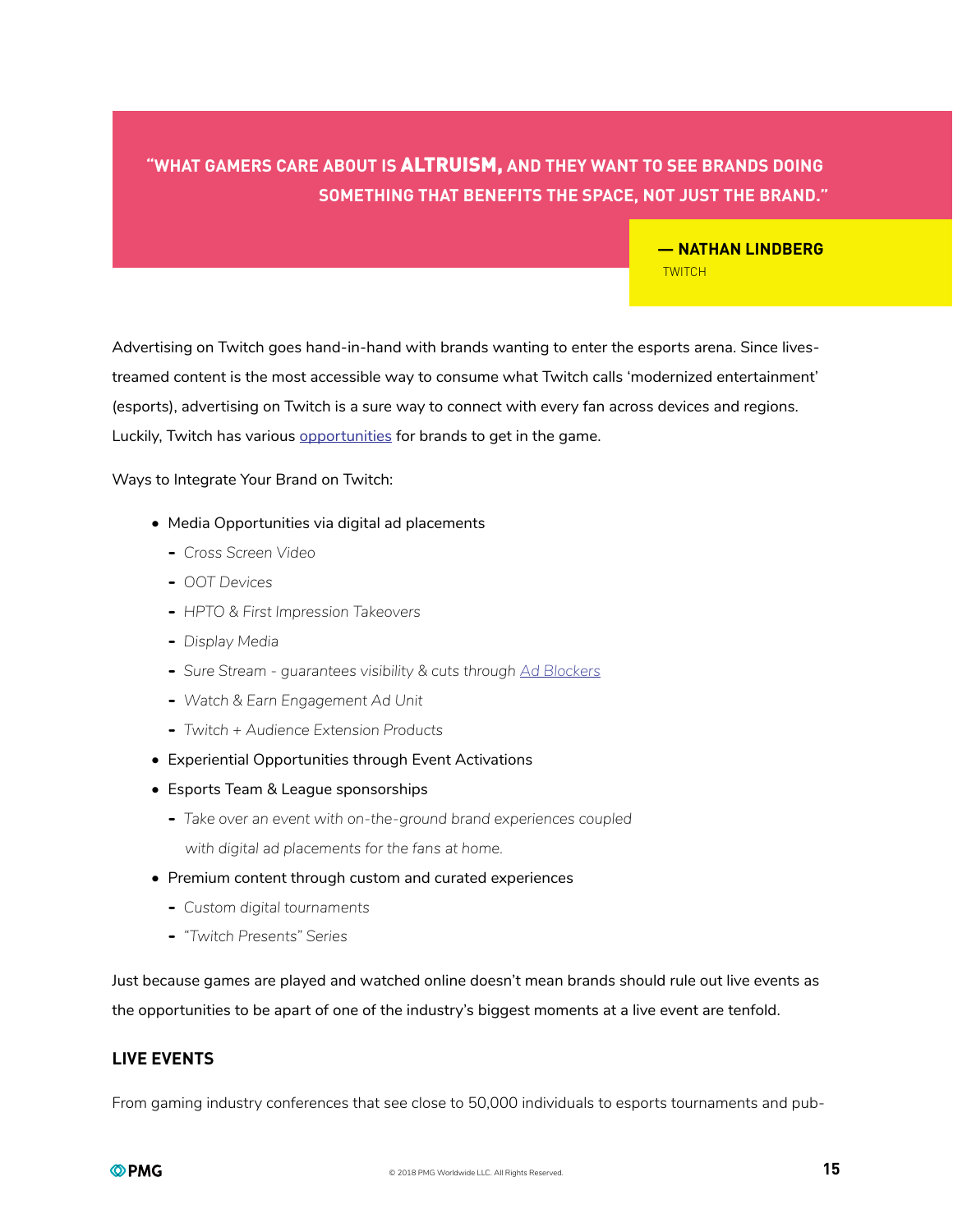lisher events, live events are the pinnacle of the esports experience. So much so that the 2016 League of Legends World Championship [sold](https://www.forbes.com/forbes/welcome/?toURL=https://www.forbes.com/sites/insertcoin/2013/08/24/league-of-legends-finals-sells-out-las-staples-center-in-an-hour/&refURL=https://www.google.com/&referrer=https://www.google.com/) out the 15,000-seat Los Angeles' Staples Center in just **12 minutes** and the same event the following year generated **\$5.5 million in ticket revenues** and was the **most watched event on Twitch in 2017 totaling 49.5 million hours**.

Furthermore, the Newzoo Annual Global Esports [Report](https://newzoo.com/insights/articles/newzoo-global-esports-economy-will-reach-905-6-million-2018-brand-investment-grows-48/) estimates consumer spending on tickets and merchandise will total \$96 million while \$116 million is to be invested by the game publishers to partner with white-label organizers.

Live gaming events take many forms such as championship events, hybrid events like [Ninja Vegas 18,](https://www.theverge.com/2018/4/24/17272632/fortnite-battle-royale-tournament-ninja-tyler-blevins-e-sports-competition-las-vegas) esports league games, and publisher/platform conferences.

#### **The Big Gaming Events**

Like any sporting event or global moment, esports event organizers and game publishers allow brands to sponsor, partner, and advertise to fans at the event or online. This list is in no way inclusive of all the major events, but to brands just entering the market, these events take the lead in empowering fans from all over the world to fly in, stream live, and buy into brands who take center stage alongside the best esports athletes.

The **[League of Legends World Championship](https://www.lolesports.com/en_US/worlds)** is the most watched esports event of the year. More than 100 million viewers watched this past year's League of Legends Worlds, totaling more than 1.2 billion hours of videos watched. Widely praised for the high-quality plays and spectacular ceremonial performances, League of Legends is world-renowned for the dramatic ceremonies and gameplay.

**[BlizzCon](https://blizzcon.com/en-us/event-info)** at Blizzard Arena LA in Burbank, CA features the StarCraft II World Championship Series Global Finals, the Heroes of the Storm Global Championship Finals, and the World of Warcraft Arena World Championship Finals.

The first-ever **[Overwatch League Finals](https://overwatchleague.com/en-us/about)** is held this summer at Barclays Center in Brooklyn, New York. The competition will determine the champions of the world's first major global, city-based esports league and if all goes well, will alter the course of esports history and validate esports' ability to create city-based esports teams.

**[TwitchCon](https://www.twitchcon.com/)** is hosted by Twitch and serves as a celebration for Twitch broadcasters and the gaming community. The conference calls for fans and streamers to watch, learn, and play together.

Because of the chances (and history) of drawing large crowds, most championship events are held in arenas and event centers, but for the more boutique experiences, esports arenas act as a way to better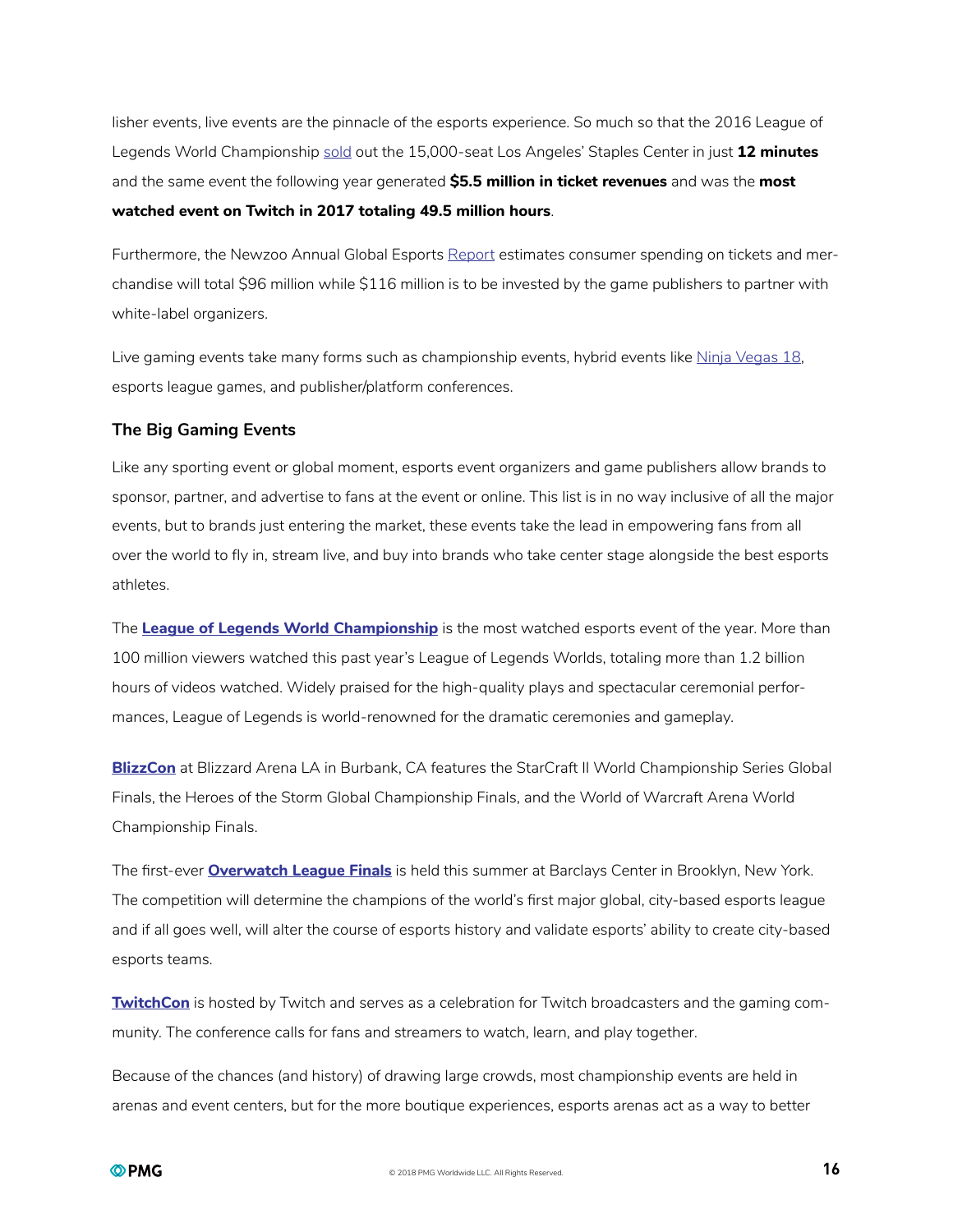<span id="page-16-0"></span>serve the esports community in a more intimate setting. With game nights, community events, and watch parties, these venues are great for brands interested in providing a more experiential brand interaction.

**[eSports Arena](https://www.esportsarena.com/)** is a company who's latched onto America's gaming passion by creating esports arenas in Las Vegas, Orange County and Oakland, California. With their media and consulting services, eSports Arena knows the ins and outs of esports events and partner with the likes of NBC, Red Bull, Microsoft, and General Mills to provide a quality branded experience for esports fans across the nation.

Because of its unique ability to attract and engage a young, loyal and diverse audience, it's easy to see why companies not directly involved (non-endemic brands) in the esports industry are finding ways to "cement themselves in the space."

## ADVERTISING OPPORTUNITIES WITHIN THE ESPORTS ECOSYSTEM

From 2016 through 2017, over 600 sponsorship deals were made across the esports industry ranging from in-game activations to mega-million live event sponsorships deals.

The benefit to advertising in esports is twofold. First, the audience is young, highly engaged, and loyal meaning that brands who strategically advertise and truly immerse their brand narrative to 'get into the game' flourish in the ecosystem. A great example of brand immersion can be seen with [Arby's](https://www.youtube.com/watch?v=E-Qci6ZriUU) and its creative videos of Arby's sandwiches being blown up which directly referenced Counter-Strike: Global Offensive and its bomb defusing missions. These spots were shown during ELeague broadcasts on Twitch and TBS on TV and were a huge success.

Secondly, when compared to traditional sports, media buys and partnerships are relatively [cheap.](https://www.si.com/tech-media/2017/02/09/esports-industry-expectations-billion-dollar) As a young, digital-first experience, esports' positioning in the entertainment industry allows for creative partnerships of all forms to be tried and tested, some falling flat and others impacting the gaming culture and revolutionizing advertising practices in the industry. With an industry and audience that's so young, brands that aren't afraid to get creative are rewarded.

An iconic esports advertising example is [Turtle Wax](https://www.turtlewax.com/gaming) partnering with OpTic Gaming, one of the oldest esports organizations. A rather non-endemic esports brand, Turtle Wax found a unique angle: partner with an esports organization and their athlete who loves cars and offer him an unforgettable branded experi-ence. The partnership has done so well that as of [March 2018](https://www.forbes.com/sites/darrenheitner/2018/03/27/turtle-wax-expands-on-existing-esports-partnerships/), Turtle Wax plans to significantly expand their esports investment.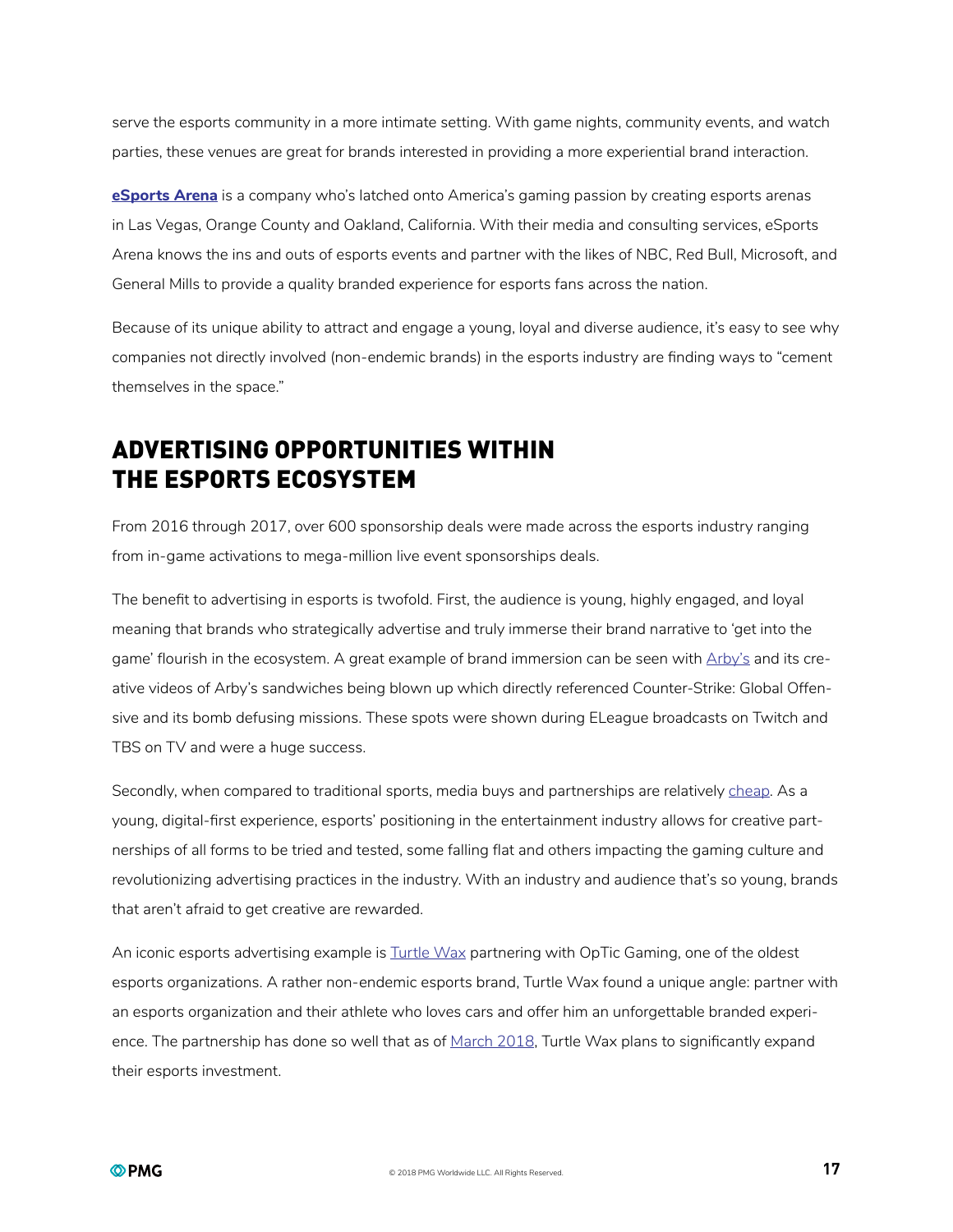**"OUR ESPORTS PARTNERSHIPS HAVE HELPED** DRIVE BRAND RELEVANCY **AND WERE A SIGNIFICANT FACTOR IN OUR YEAR-OVER-YEAR SALES GROWTH… OUR SOCIAL MEDIA CHANNELS - WHERE ESPORTS FANS ARE HIGHLY ACTIVE - HAVE EXPERIENCED TREMENDOUS GROWTH WITH** ENGAGEMENT UP 50% LAST YEAR."

> **— COURTNEY LAUER** TURTLE WAX GLOBAL MARKETING DIRECTOR

What's the big reason for Turtle Wax's success? Esports fans are incredibly engaged and follow the lifestyles of their favorite players on social media. The relatability of gamers and esports athletes expands beyond their on-camera 'streaming personality' and into their daily lives where people want to know what restaurants they frequent, what brands they love, and how they live their lives.

A more organic example of a brand benefiting from high engagement because of a gamer is the time Tyler "Ninja" Blevins (yes, the guy who played Fortnite with Drake) mentioned on stream that he loves wearing [MeUndies](https://twitter.com/ninja/status/976352843606233088?lang=en) to his 100K+ viewers. About 15 seconds later, the MeUndies website crashed from a traffic overload. MeUndies jumped on the opportunity and 13 hours later, shared a mockup of the unofficial "Nin-ja" MeUndies via [Twitter](https://twitter.com/MeUndies/status/976578218076471296).

Common Ways to Advertise in eSports:

- Event sponsorships
- Media buys
- Team & Player (influencer-esque) partnerships
- Publisher partnerships and in-game activations

#### **WHICH ADVERTISERS ARE CURRENTLY DOMINATING THE ESPORTS SCENE**

Although technology, gaming, and consumer electronics brands lead in their investments into the esports scene (endemic brands), non-endemic brands are also making their mark by investing in esports.

Because of its rapid growth and popularity, it comes as no surprise to learn that **food brands** are also leading the charge in sponsoring esports teams, events, and leagues. Which makes sense. While some companies find it a challenge to advertise to such a diverse audience, regardless of age, household income, gender or culture, everyone likes to eat.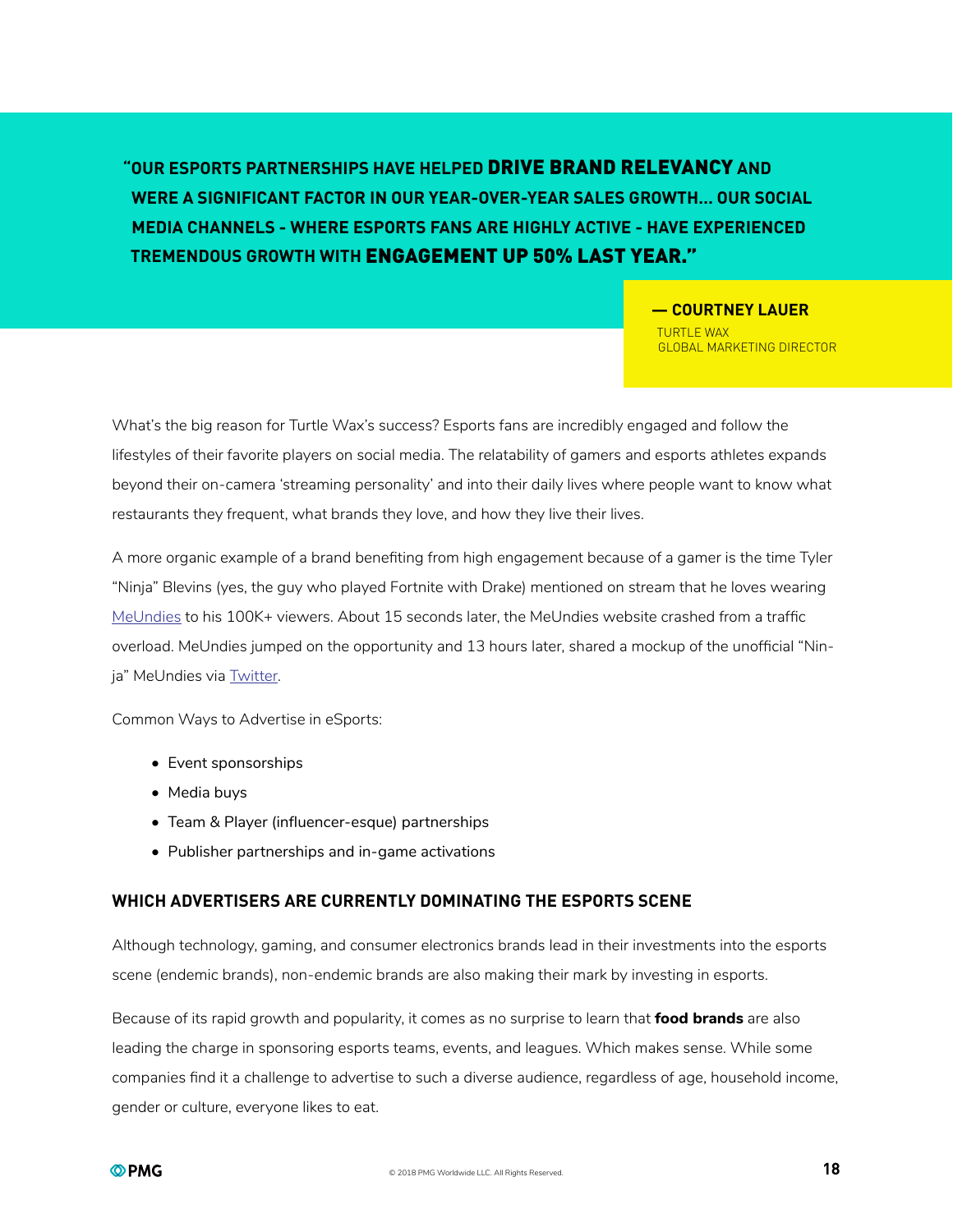<span id="page-18-0"></span>As brands like Pringles have laid the foundation with their involvement in esports over the last several years, companies like Snickers, McDonald's, and [KFC](https://esportsobserver.com/esforce-partners-with-kfc/) are diving in headfirst with recent [championship](https://esportsobserver.com/snickers-latest-sponsor-rlcs/) series and [team](https://esportsobserver.com/mcdonalds-germany-partners-with-esl/) sponsorships. Because it's such a young industry, marketing in the esports ecosystem is a bit like the Wild West; a few rules and previous examples to follow but often, esports advertising campaigns are one-of-a-kind curated content creations that have the potential to change everything.

## HOW BRANDS CAN THRIVE IN THE ESPORTS ECOSYSTEM

So whether you're considering an experimental media buy or carving out a dedicated esports budget, there are a few tips we'd recommend keeping in mind to help your advertising efforts succeed.

#### **SPEND SOME TIME ON TWITCH**

First and foremost, don't hesitate to personally watch a livestream or two of gameplay on Twitch before you go all into advertising in the esports industry. With Twitch chat and social media, you can get a feel for audience sentiment in real-time. The learnings from just lurking in the community are invaluable, and by meeting the people where they are online, you'll get a better understanding of the esports audience and the communities around different game types.

To get started, head over to [Twitch](https://www.twitch.tv/), pick a game type (preferably an esports game like League of Legends or DOTA 2) and jump in a channel to watch a livestream and follow along with viewer conversations via the Twitch chat.

Plus, by watching a livestream, you'll have the chance to experience other brands' advertisements to see how the community responds to different types of ads and what tactics are being used by advertisers to appeal to esports fans.

#### Featured Games Games people are watching now







Fortnite 132,702 viewers

COUNTER ASTR



Dota 2 97,561 viewers

**IRL** 

84,587 viewers



**PLAYERUNKNO** 

44,579 viewers

Counter-Strike: Glob... Realm Royale

**Talk Shows** 

Warframe



**FARTHSTONE** 

Hearthstone

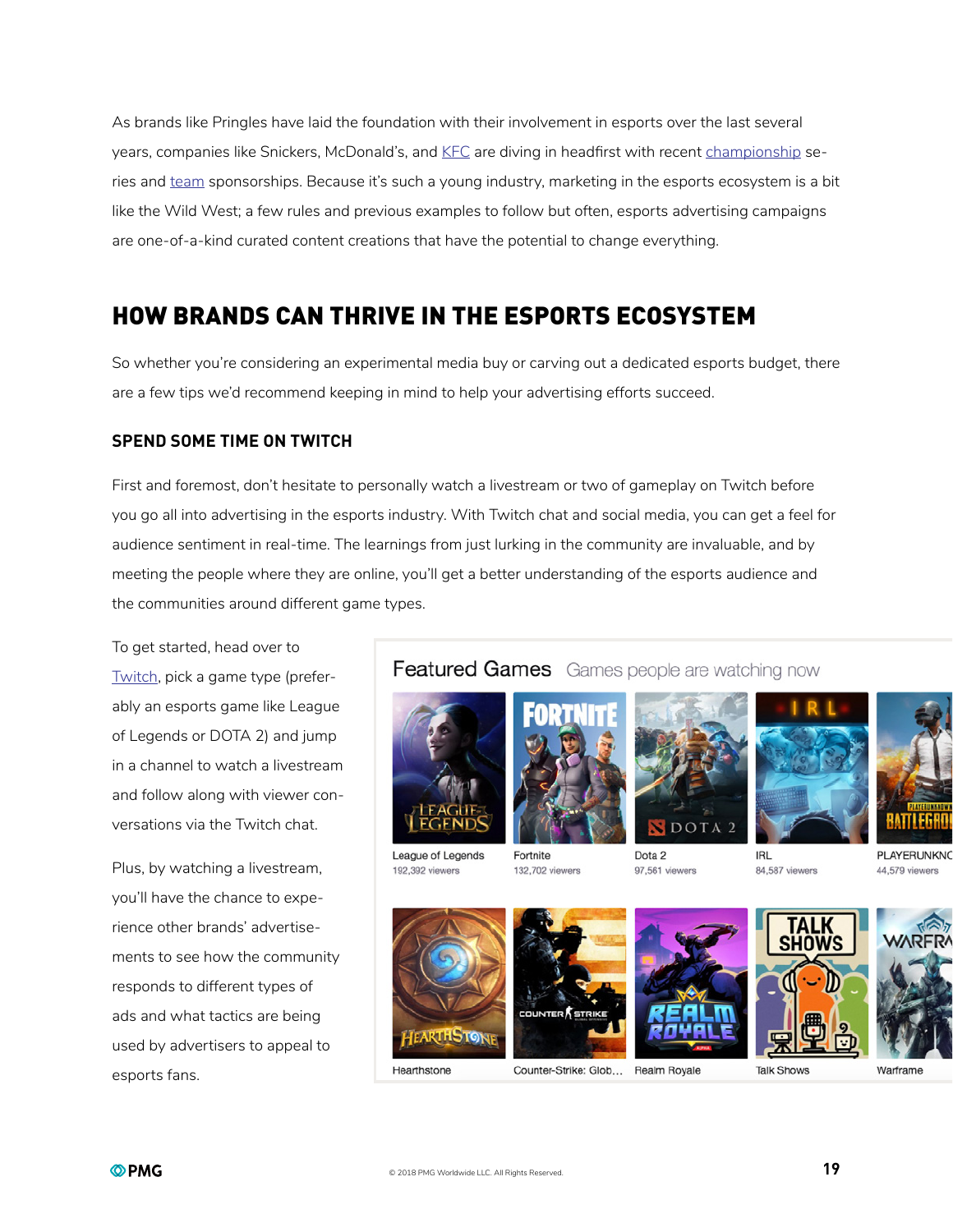#### **GET IN THE GAME**

The Internet is a daunting place, and the world of esports is no different. Because the community is so passionate and engaged with the sport, fans can easily identify brands not as invested in the community or only in it for short-term gain. Don't let the digitally-native aspects of the ecosystem intimidate you. Instead, use it to your advantage by planning an omnichannel strategy across channels and partners to meet and engage the esports fans before, during, and after the event.

**THE KEY TO REACHING ESPORTS FANS IS TO "REALLY UNDERSTAND THEM AND, IN A WAY, BE ONE OF THEM [SO THAT MARKETING] IS ORGANIC AND NATURAL. IF IT IS, YOU GET UNBELIEVABLE LOYALTY AND PRAISE. AND IF IT'S NOT, YOU CAN GET SOME PRETTY SERIOUS TOXIC BACKLASH."**

**— MATT WOLF**

VP OF ENTERTAINMENT VENTURES AND GAMING

An example via social could be paid media placements on Twitter to be apart of pre-game conversations, using various media buys via Twitch during the gameplay, and catching up with fans afterward across Facebook and other social platforms to celebrate the win or great plays. Get creative, be authentic, and recognize that the target audience is sophisticated, energized and in the end, just want their team and the industry to grow and succeed.

#### **BE READY FOR ANYTHING**

Like traditional sports, anything can happen in the esports arena. Be prepared for all outcomes and lean on your learnings about each game's specific community to prepare you for sentiment and guide your strategy. Fans of one game will probably have different interests than fans of another.

For example, Clash of Clans is a mobile-game, with bright, animated characters with the objective of taking down other kingdoms while Call of Duty is set to the scene of a war-zone where violent gameplay is commonplace; take these nuances into consideration when choosing a tournament to sponsor or media to buy to ensure your brand aligns with the community and the viewer's expectations.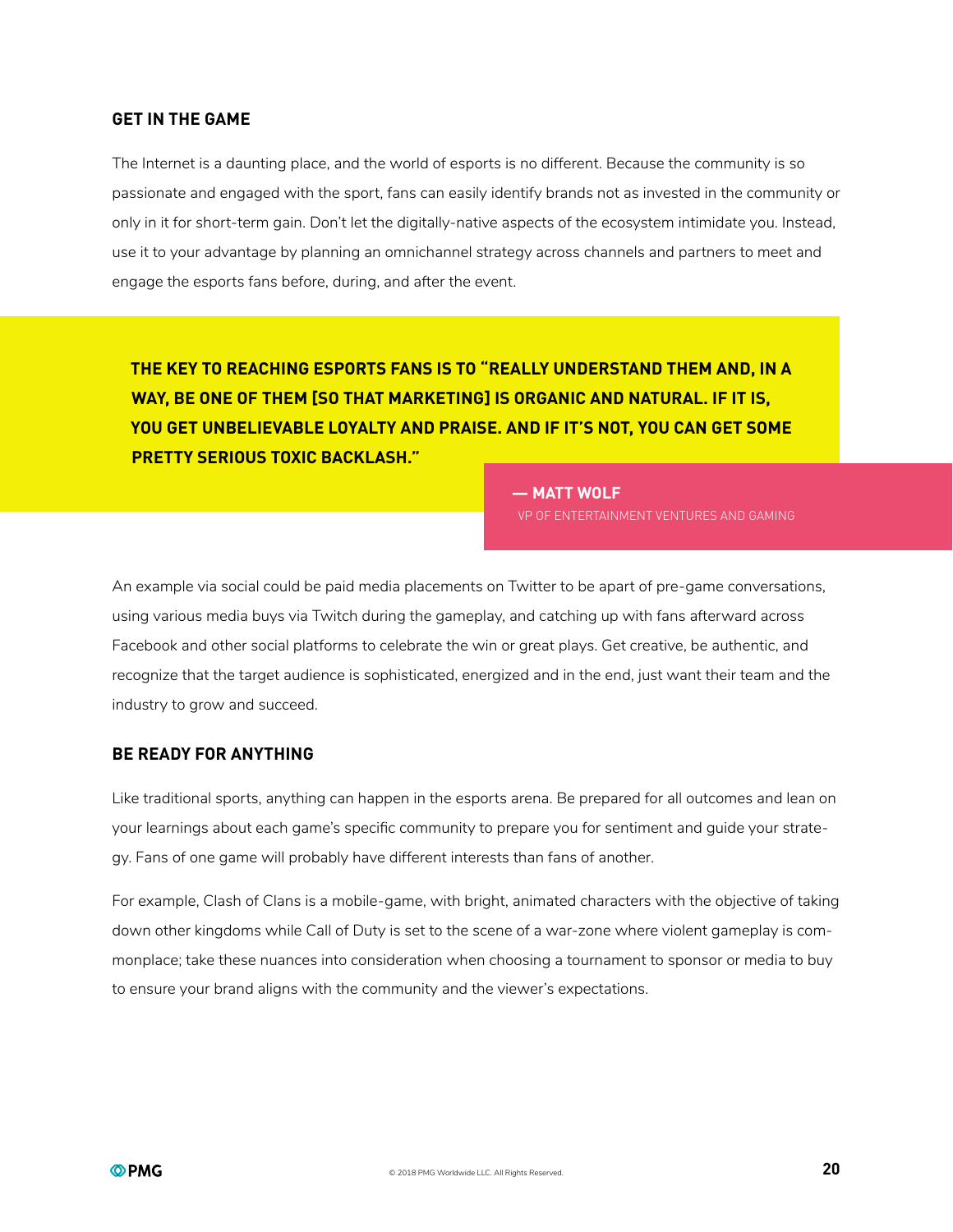#### **FINAL THOUGHTS**

As can be seen, esports is revolutionizing the traditional sports ecosystem by creating a digitally-native environment for fans filled with all the merchandising, live events, and creative sponsorship opportunities brands can dream of. With the esports scene set to attract over 380 million fans this year, esports is reaching new heights; making this year the perfect time for brands to get in the game. ■